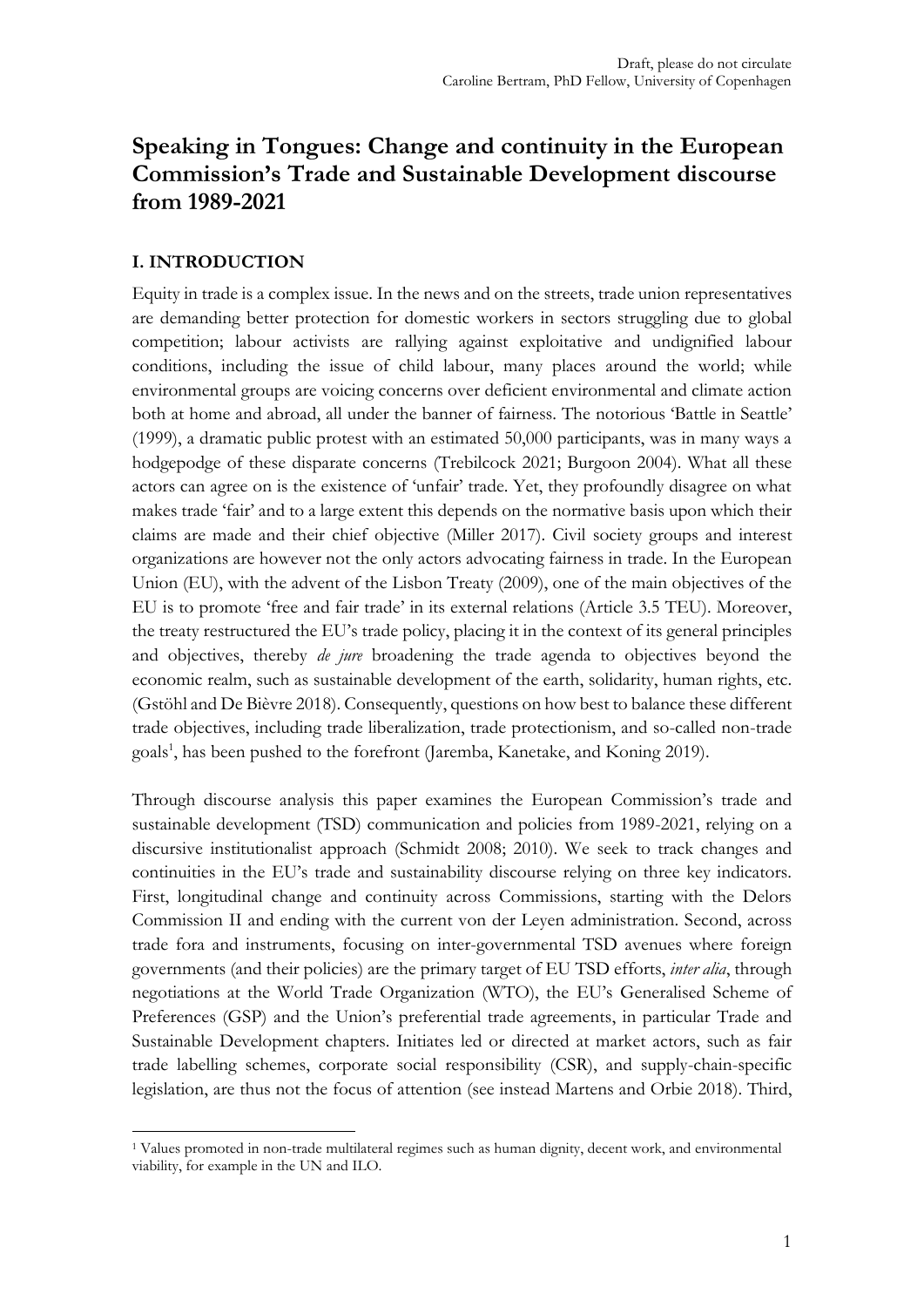the paper will be attentive to the Commission's prioritization of the three dimensions of TSD – economic, social, and environmental – within different trade instruments, avenues and through time.

The paper is structured as follows. In section two, we will elaborate on the three dimensions of TSD. In section three we will dive into different conceptualizations of fairness in trade, which the EU might rely on in its TSD discourse based on existing trade and EU literature. Section four will zoom-in on the Commission and investigate its communicative discourse and policies from 1989 to present day focusing on the trade-sustainability nexus. The corpus, which has been manually coded, consists, *inter alia,* of 49 official documents including trade strategies, white/green papers, and communication from the Commission to the Council and European Parliament depicting the 'formal' TSD discourse of the Commission. Adding to this, 1.023 speeches, press releases and statements by trade commissioners and the Commission are included to sheet light on more informal, day-to-day developments in the framing of TSD policies. The final section zeros in on the current von der Leyen Commission and its 2021 trade strategy and discusses and problematizes the juxtaposition of the Commission's sustainable development discourse with other – perhaps disparate - policy aims, such as the strong enforcement agenda and economic fairness concerns, which *prima facie* allows the Commission to appeal to different audiences, interests, and policy objectives within the EU. However, at the same time, it may challenge both the institutional effectiveness of EU trade instruments and the normative appeal and persuasiveness of the EU's trade and sustainable development agenda *vis-à-vis* current and future trading partners.

#### **II. WHAT IS SUSTAINABLE DEVELOPMENT IN EU TRADE POLICY?**

The EU's definition of sustainable development is taken from the United Nation (UN) Brundtland report (1987), which defines sustainable development as 'development that meets the needs of the present without compromising the ability of future generations to meet their own needs' (Commission 2001c; 2005c). More specifically in the case of trade, the reconciliation of economic development with the protection of a social and environmental balance. In line with EU discourse, trade and sustainable development is defined as consisting of three inter-related dimensions: economic, environmental, and social dimension (Commission 2022).

On the social dimension, EU efforts are predominantly directed towards the improvement of labour standards by requiring trading partners to ratify and implement the core labour standards (CLS) of the International Labour Organization as set out in its Declaration of Fundamental Principles and Rights at Work (1998), which are: i) freedom of association and the right to collective bargaining; ii) all forms of forced and compulsory labour; iii) abolishing child labour, and iv) discrimination in the workplace (International Labour Organization 1998; Commission 2022). Also belonging to the social pillar is a commitment to support human rights. There is considerable overlap between the EU's labour and human rights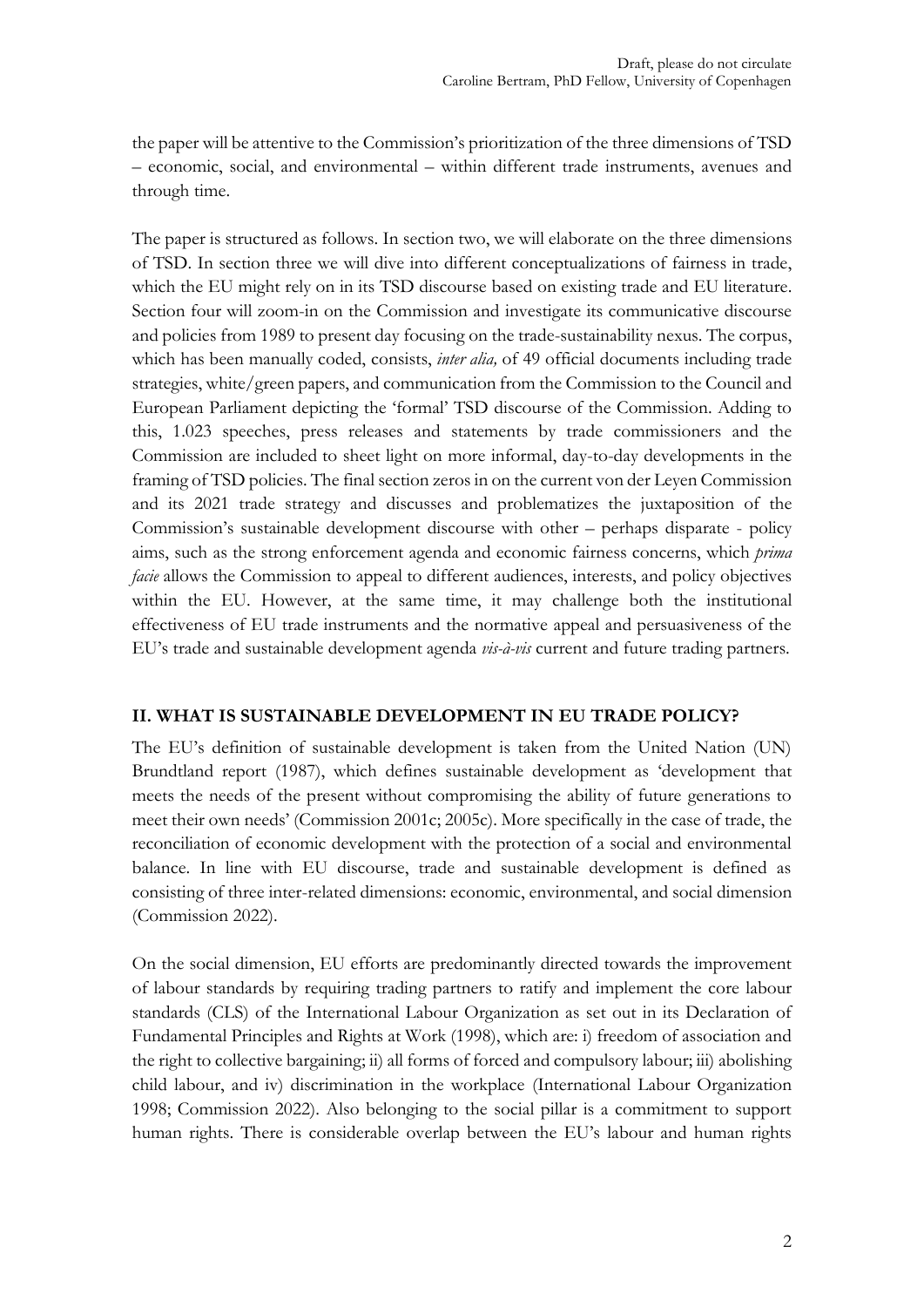commitments due to the many parallels between the ILO's CLS and the UN's human rights regime.

Turning to the environmental dimension, the EU support environmental protection and climate mitigation by mainly pushing for ratification and implementation of environmental rules as set out in Multilateral Environmental Agreements (MEAs). The final dimension, economic development, is not as clear cut as the other two. Most often, economic development refers to the support of developing countries, inter alia through (a)symmetrical trade agreements and schemes, with the aim of supporting export-led growth in these countries thereby (hopefully) reducing poverty and support overall economic welfare (source).

### **III. TRADE AND SUSTAINABLE DEVELOPMENT PARADIGMS**

### **3.1 The ethical TSD paradigm**

Trade and sustainable development (TSD) policies may stem from ethical or moral sentiments, i.e., being endorsed for their intrinsic value. Arguably, such policy holds "normative reference points external to the trading system" (Trebilcock, Howse, and Eliason 2013, 661) Miller (2017) describe this viewpoint as 'the ethics of trade', defined as when one considers "conditions under which it becomes no longer ethical to be involved in trade relations with particular states" (Miller 2017, 259). For example, if the EU trades with a country and thereby (unintentionally) contributes to human or labour rights violations or deuteriation of the local environment. In short, the 'ethics of trade' suggest a negative duty to 'do no harm' to the people or the environment when engaging in trade exchanges. With the EU's inter-linkage of trade policy with its general principle of external action in the Lisbon Treaty, as elaborated on in the introduction, the Union's seems to have gone beyond that by taking upon itself a positive duty to promote sustainability. In this context, some speak of an EU *'*constitutional conscience' in trade policy, which provides the EU with a unique legal mandate, compared to other trade powers, to promote social and environmental issues in trade relations (Larik 2015).

This argument echoes previous debates on the EU as a 'normative power' (NPE), i.e., a 'force for good' in international relations owning to its unique multi-level institutionalist context and the values and principles enshrined in its founding treaties (Manners 2002). In this regard, the juxtaposition of trade and sustainability in EU trade policy has been argued to be a manifestation of its idiosyncratic normative identity (Manners 2009). The concept and theory of NPE is long in tooth (celebrating its 20-year anniversary this year) and has meet heavy criticism from its interception (Sjursen 2006). It should however receive due credit for the introduction of a neo-normative turn in EU studies (Whitman 2013), providing scholars and practitioners with a conceptual toolbox to better grasp (and judge) the 'normative ethics of the EU' (Manners 2008). In our investigation of language on EU ethical TSD, emphasis will be put on whether TSD is presented as benefitting (i) the citizens and local environment of trading partners, or (ii) the *global* human right or labour agenda as well as to protect the environment and climate as global commons. Ehrlich (2010) similarly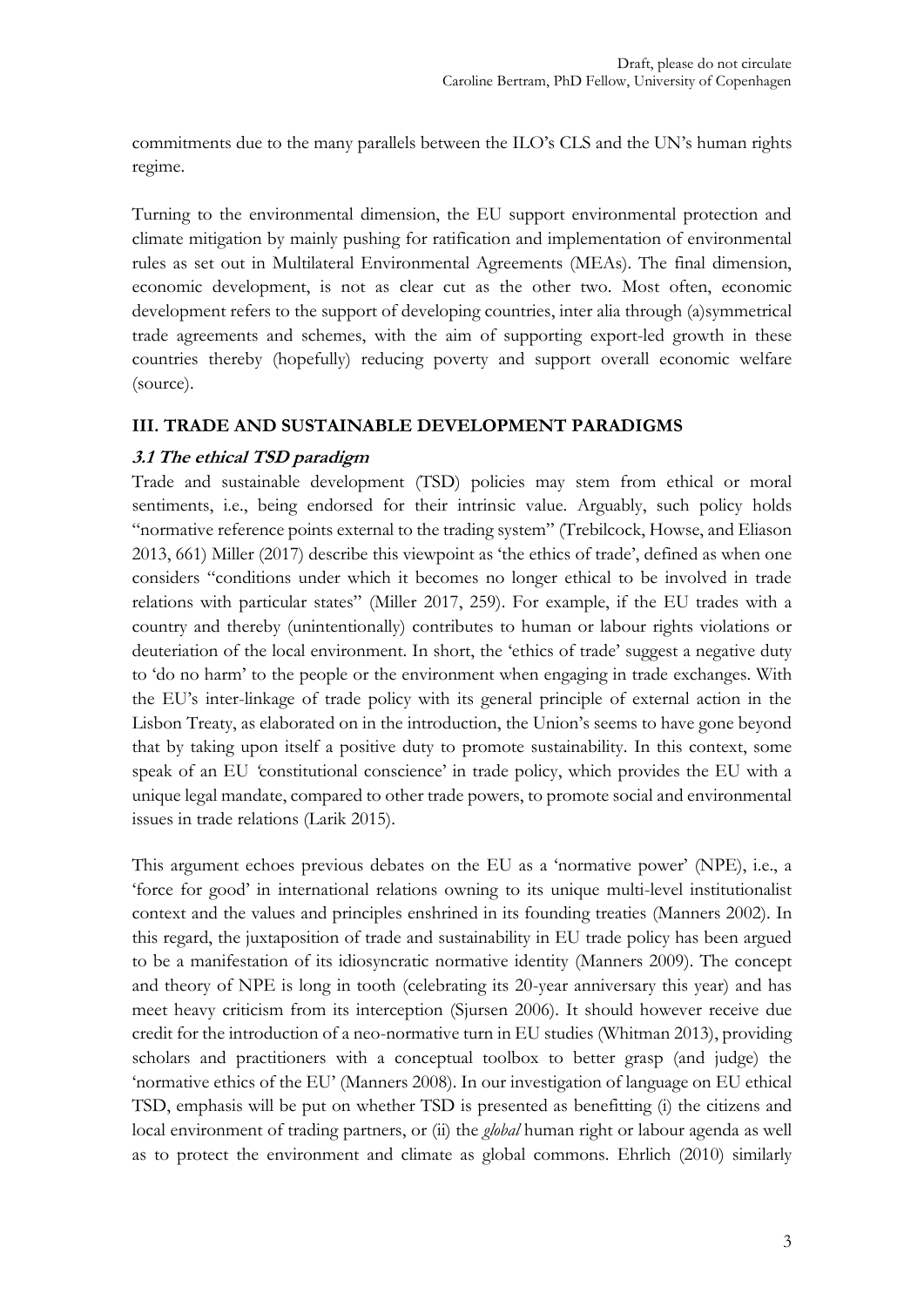emphasizes that altruistic concerns should be directed at affairs outside the EU's jurisdiction. He argues that 'sincere fair traders', as he calls them, "are expressing sincere beliefs that trade should be somehow limited or regulated […] in order to precent harm to foreign workers or the environment", which, as will be highlighted in the next paragraphs, makes them "fundamentally different from protectionists" (Ehrlich 2010, 1014). In short, the EU's TSD policies are presented as being derived from benevolent considerations and directed *outward*; trading partners or international society are presented as the main beneficiaries of TSD policies.

### **3.2 The protectionist TSD paradigm**

-

A different source of concern is that of European commercial competitiveness. Some argue that countries that export goods into the EU produced under circumstances where internationally recognized labour and environmental standards are not complied with are *de facto* 'dumping' their products on the EU's market, allegedly engaging in a form of unfair competition, depriving European producers in compliance with these standards of their 'legitimate' market share (M. J. Trebilcock, Howse, and Eliason 2013, 719). Calls for action against 'social and environmental dumping' is in many ways a replica of arguments related to economic dumping, a phenomenon disciplined under WTO law. Economic dumping is when either a foreign company is engaging in unfair pricing practices<sup>2</sup> or when a foreign government (or public body) is unfairly subsidizing its domestic producers. In both cases, it provides foreign entities with an unfair advantage vis-à-vis European market actors. As mentioned, the institutional locus for these (un)fairness concerns is the WTO. According to the WTO Agreements, if the EU is experiencing unfair pricing or subsidization, it may seek to off-set the negative impact of such measures by respectively imposing anti-dumping duties or countervailing duties on the imported products. There is a third instrument, the WTO safeguard clause, which may be used in the case of an unforeseen, sharp, and sudden surge of imports. This instrument is however of a different nature in comparison to the previous two, as its invocation does not depend on a transgression<sup>3</sup> of WTO rules but instead serves as an emergency break<sup>4</sup>. Still, all three trade instruments share the common narrative of belonging to the EU's trade *defense* toolkit, which aims to "defend European industry against unfair trade practices", i.e., trade practices in breach with WTO rules (Commission 2021a, 1)

Social and environmental dumping is the result of disparities in countries' level of social and environmental protection, caused by the absence of an international social and environmental 'level playing field' (Kerremans and Orbie 2013; Trebilcock, Howse, and

<sup>2</sup> When a foreign company is exporting goods into the EU's market at a price below the 'normal value'. The normal price of a product is most often either understood as (i) the price of the product in the home-market; or (ii) the production costs of a product as well as a reasonable revenue for the producer.

<sup>3</sup> While countervailing measures can be activated by a breach of WTO subsidization disciplines, the WTO agreements does (and can not) regulate the actions of companies engaged in "dumping". Instead, WTO rules allows for governments to react to dumping. In other words, WTO law sets out guidelines for anti-dumping actions.

<sup>4</sup> This instrument is both less important for the present argument, in addition to being much less used by WTO member states in comparison to the two other trade remedies.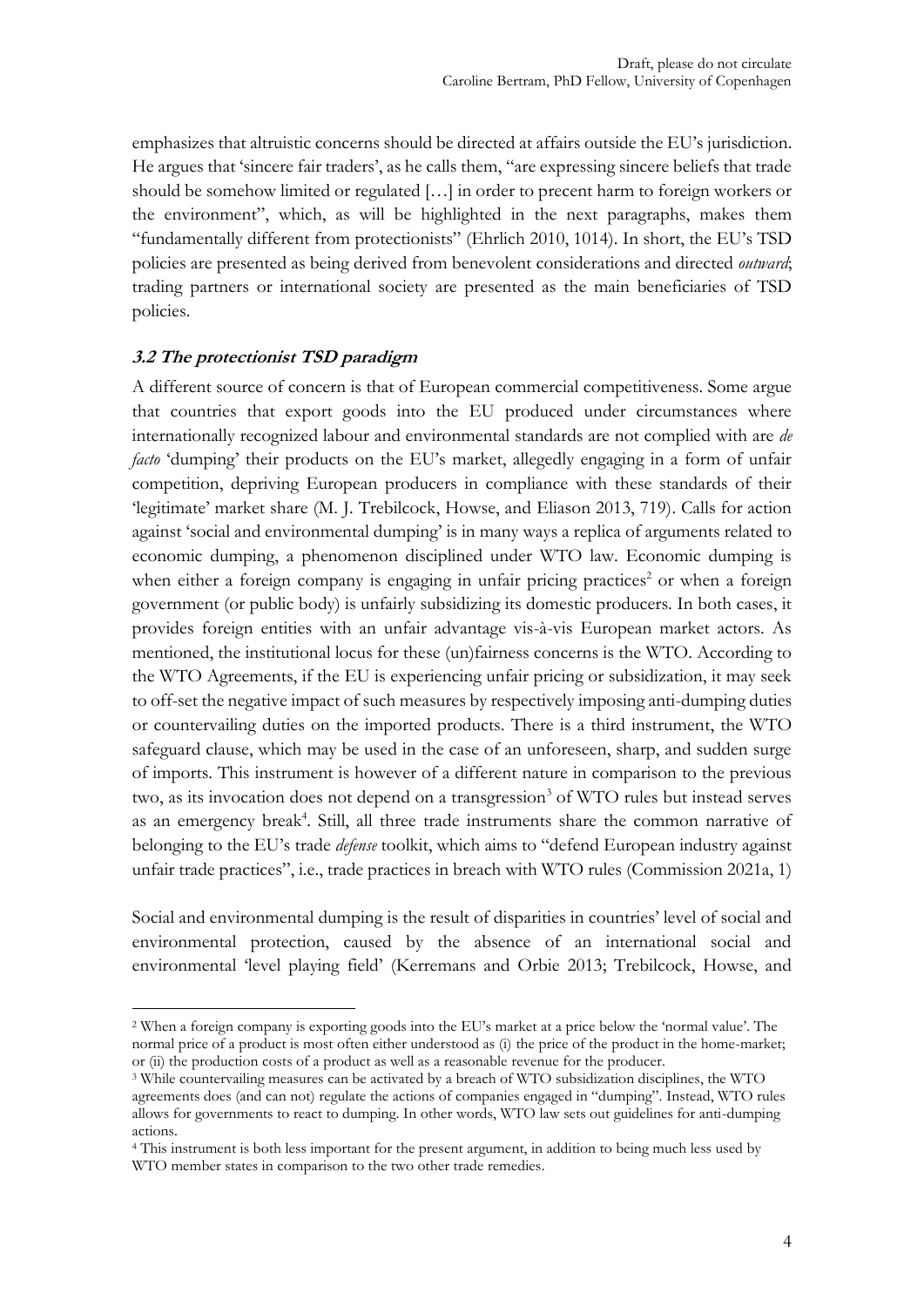Eliason 2013). From a European point of view, lax social and environmental standards in foreign countries, or the ineffective enforcement of existing standards, presumably leads to lower production costs. Arguably, providing countries and their companies with a comparative advantage vis-à-vis EU's producers that are subject to higher standards. Level playing field supporters advocate for an 'equalization' of competitive advantages stemming from low(er) social and environmental regulation by making foreign countries raise their standards to a level approximating that of the EU. The purpose is thus to protect (or 'defend') the competitiveness of the single market and European jobs from 'unfair' foreign competition. The rationale is thus almost identical to that of economic dumping, albeit no WTO rules are currently in place on trade-related aspect of social and environmental policy. In conclusion and in simplified terms, proponents of protectionist TSD paradigm are concerned with the impact on European industry of differential costs of production caused by dissimilar levels of environmental and social protection. Hence, in principle, they are not concerned with the environmental or social conditions of other countries (beyond its potential trade distorting effect) or the global human rights or environmental agenda. Importantly for the present argument, TSD policy is presented as being *inward* focused with European industry and workers as the referent object and motivated by material self-interest.

### **3.3 The free-trade TSD paradigm**

Since the completion of the single market in the 1990s, the EU has obtained the reputation as perhaps the strongest proponent of international free trade. The Union's external trade policy has undergone a significant and systemic liberalization since the late 1980s, even in highly sensitive sectors, with only few new trade barriers being introduced (Hanson 1998). This development has similarly played out at WTO, where the EU has gone from being a 'defensive neo-mercantilist trade power', to taking on a proactive leadership role in recent decades (Ladefoged Mortensen 2009). It is widely accepted that since the mid-1990s, the Commission have internalized neoliberal (free trade) ideas – that even appear to have increased in strength over recent years (Siles-Brügge 2011; Bollen, De Ville, and Orbie 2016). Generally, many in the Commission believe that the main aim of trade policy to be the narrow promotion of European economic interests and not the advancement of so-called 'non-trade' issues. Hence, 'trade purism' is a strong ideological force to be reckoned with in trade policy circles, and according to Bossuyt et al., this privileged position is further upheld by the institutional and ideological divide between the trade and foreign policy domains of EU external action (Bossuyt, Orbie, and Drieghe 2020).

As touched on in the introduction, trade policy has today become a composite policy due to the gradual inclusion of deep trade topics dealing with behind-the-border regulation, such as state's social and environmental policies. This expansion of the trade agenda has challenged "the ability of states to set their own rules, to define their own regulations on a whole array of issues" (Kerremans 2011). Importantly, this has activated a wide crowd of European societal actors and interests, which now pay considerable attention to the trade policy choices of the EU, thereby contributing to the politicizing of the field (Young and Peterson 2006)).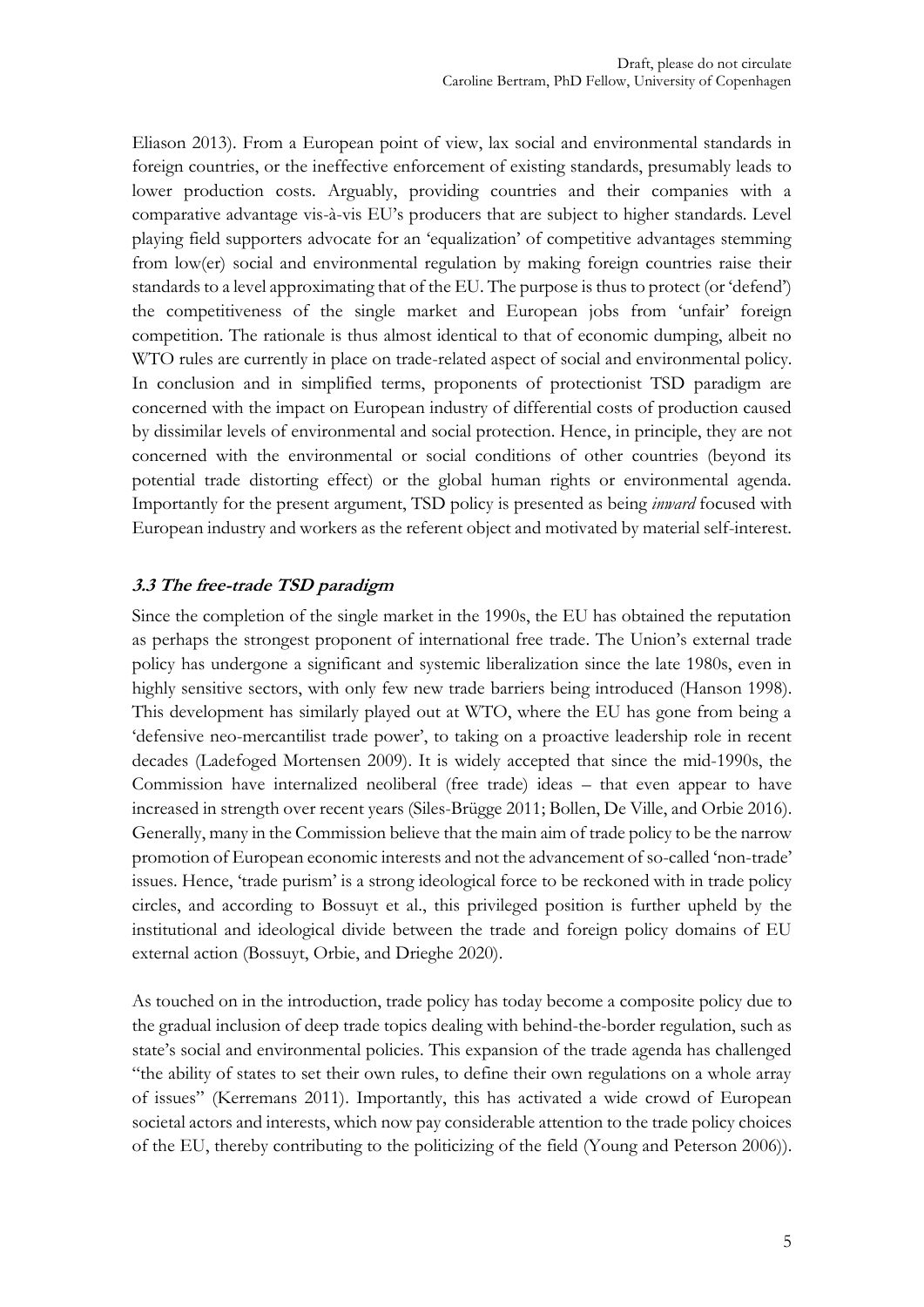In this context, businesses are subjects of increased public scrutiny and stressed to pay greater attention to trade-related social and environmental issues (source). Many companies are thus engaging in sustainable development activities (Battering and Masurel 2020), and the maxim of sustainable development<sup>5</sup> has been broadly adopted by European business, appearing prominently in many firms branding strategies (source). Arguably, a similar reasoning can be found in EU trade policy among free trade advocates: that a certain degree of 'embeddedness' (Ruggie 1982; Abdelal and Ruggie 2009)) or 'management' (Meunier 2007; Orbie 2008) of trade is needed to be ablet to continuously push for trade liberalization. As argued by Martens & Orbie (2018): "sustainable development discourse […] are just palliative measures which help to legitimate the neoliberal trade policy" (Martens and Orbie 2018, 293). In sum, on the question of TSD policies, free traders may be divided into two camps: the strong 'free trade purists' that are against the adoption what they perceive as 'non-trade' issues onto the trade agenda ((Bossuyt, Orbie, and Drieghe 2020) and the 'free trade managers' that accept the need to include TSD issues to make EU trade policy edible to European interest groups, the European Parliament - that has always shown high interest in the matter (Feliu and Serra 2015) - and trading partners. See figure 1. for an overview of the different TSD paradigms on a continuum of their (directional) aim and motivation: whether internally, at the European economy, jobs, and growth, or externally, on the sustainable development of trading partner and international society. On a final note, one should of course keep in mind that all three paradigms are simplifications and ideal types, hence, one will rarely find a Commission whose discourse on sustainable development will neatly fit into one.

#### **Figure 1. Summary of TSD paradigms**



#### **IIII. COMMISSION'S TSD DISCOURSE FROM 1989-2021**

#### **4.1 Andriessen (1989-1992): The Single Market, a Political Community and accompanying environmental and social policies**

Andriessen's term as European Commissioner for External Relations and Trade Policy (1989-1992) was characterized by tectonic changes in Europe and its neighborhood. Internally, the European Council had adopted the Single European Act (SEA) that set out two main aims: to establish a 'Political Community' among member states and to complete the integration of the single market by 1992. For this purpose, the Commission proposed a seven-year work program that would remove physical, technical, and fiscal barriers to trade within the European Community (EC), thereby establishing the 'four freedoms<sup>36</sup>. This was

<u>.</u>

<sup>5</sup> Sometimes also known under the name of ESG (Environmental, Social and Corporate Governance),

however, mostly within the financial realm, and less so in the commercial sphere.

<sup>6</sup> The free movement of goods, capital, services, and people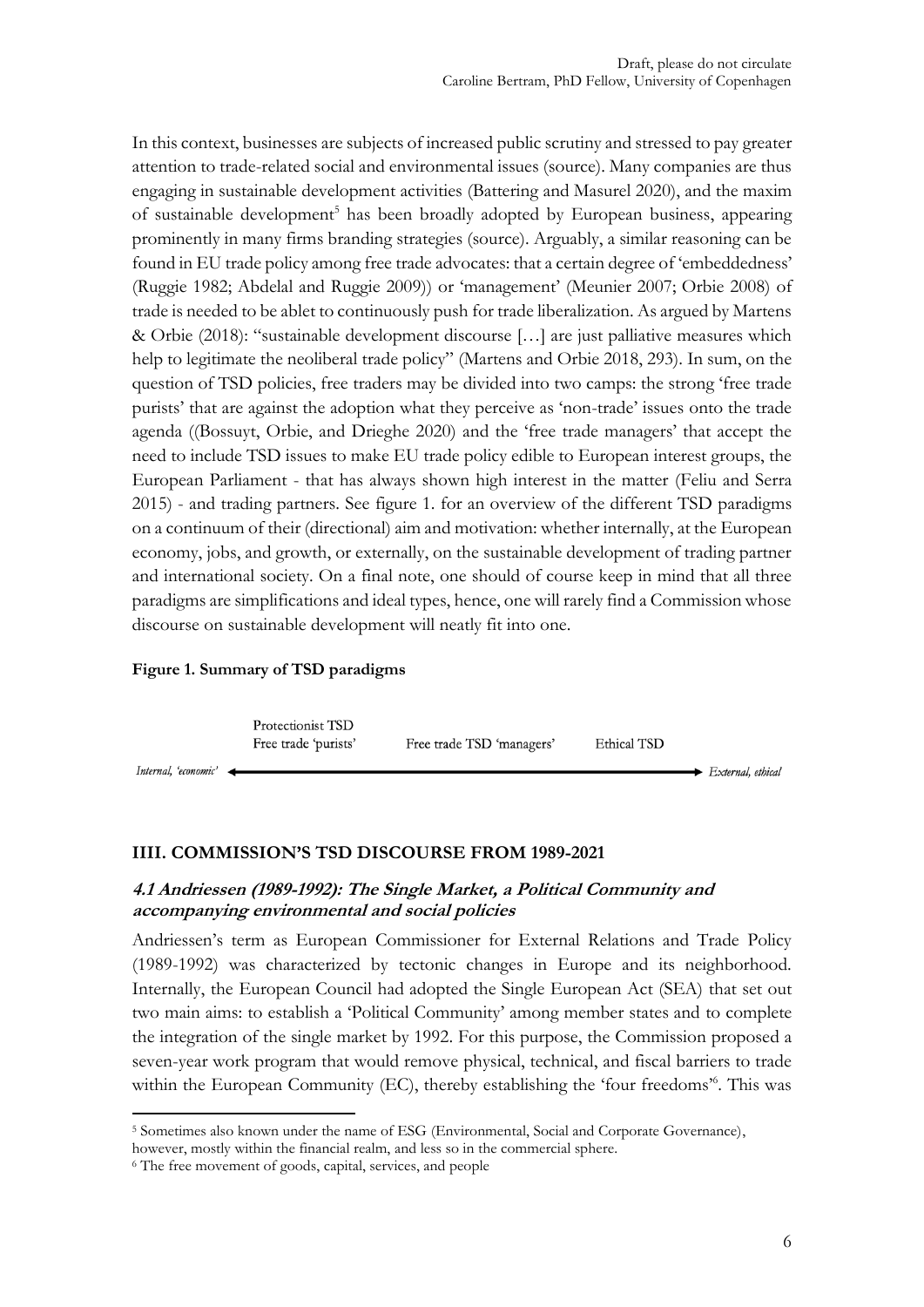no simple task, however, the ambition of building a "great European Market"<sup>7</sup> provided a common narrative. The single market program was in many ways a manifestation of the increasing popularity of neoliberal ideas that saw liberalization and deregulation as crucial means in helping the EC move beyond periods of economic recession that had hunted the European economy in the 1970s and 1980s (source). As neatly put by Andriessen "[l]iberalisation is the order of the day"<sup>8</sup> . Concurrently with internal liberalization, the Community was pushing for external liberalization at the Uruguay Round (1986) in the General Agreement on Tariffs and Trade (GATT), the predecessor to the WTO, which was the most ambitious trade round to date with the inclusion of new trade topics such as services and intellectual property and a strong focus on dismantling non-tariff barriers to trade that had increasingly become an issue (M. J. Trebilcock, Howse, and Eliason 2013).

Closer to home, the fall of communism in Central and East European countries (CEECs) meant tailoring a new type of relationship between the EC and CEECs, which became a key priority of Andriessen. The Community's engagement with the CEECs was mainly in the form of humanitarian and technical assistance in addition to the conclusion of six trade agreements with political components, the so-called 'Europe Agreements'. These agreements were in many ways a consolation price, compared the CEECs desire for membership of the Community, something the European Council was first reluctant to promise (source)<sup>9</sup>. Interestingly, the 'Europe Agreements' contained dedicated cooperative articles on both environment and labour protection<sup>10</sup>. These were  $-$  unlike recent EU trade agreements  $-$  not linked to international conventions but to the approximation to Community standards. Not surprising, as they were concluded in a context of possible future membership of the EC and thus the adoption of the *acquis communautaire*. Still, trade-social-environmental linkages existed in the 'Europe Agreements', despite the Community not having a position or policy on such linkages yet (Orbie, Vos, and Taverniers 2005). Keeping in mind, this was still relatively early heydays for the EC as a political community; the 'social dimension' of the single market was mainly about regional redistribution within the Community<sup>11</sup>, while its environmental policy looked into water and air quality and protection (source). The SEA provided the first legal basis for a common environment policy, a fact often highlighted by Andriessen, who on many occasions emphasized the importance of environmental policy<sup>12</sup> and argued that as the Community's competences increased so would "the development, slowly but surely, of European policies in the field of the environment." 13 . Still, on both social and environmental question, the Commission's focus was largely internal, on the development of Community

-

<sup>11</sup> Through the EC's Structural Fund. The European Social Rights Charter had just been adopted in 1989.

<sup>12</sup> 1991.06.19; 1991.10.18; 1992.03.24; 1992.09.07

<sup>7</sup> 1989.06.09 and 1990.04.09

<sup>8</sup> 1990.04.09

<sup>9</sup> At the European Council meeting in Copenhagen in 1993, the possibility of future EC membership for the CEECs was cemented.

<sup>10</sup> For example, see art. 80 and 87 in the EC-Poland association agreement and art. 79 and 88 in the EC-Hungary association agreement

<sup>13</sup> 1991.05.17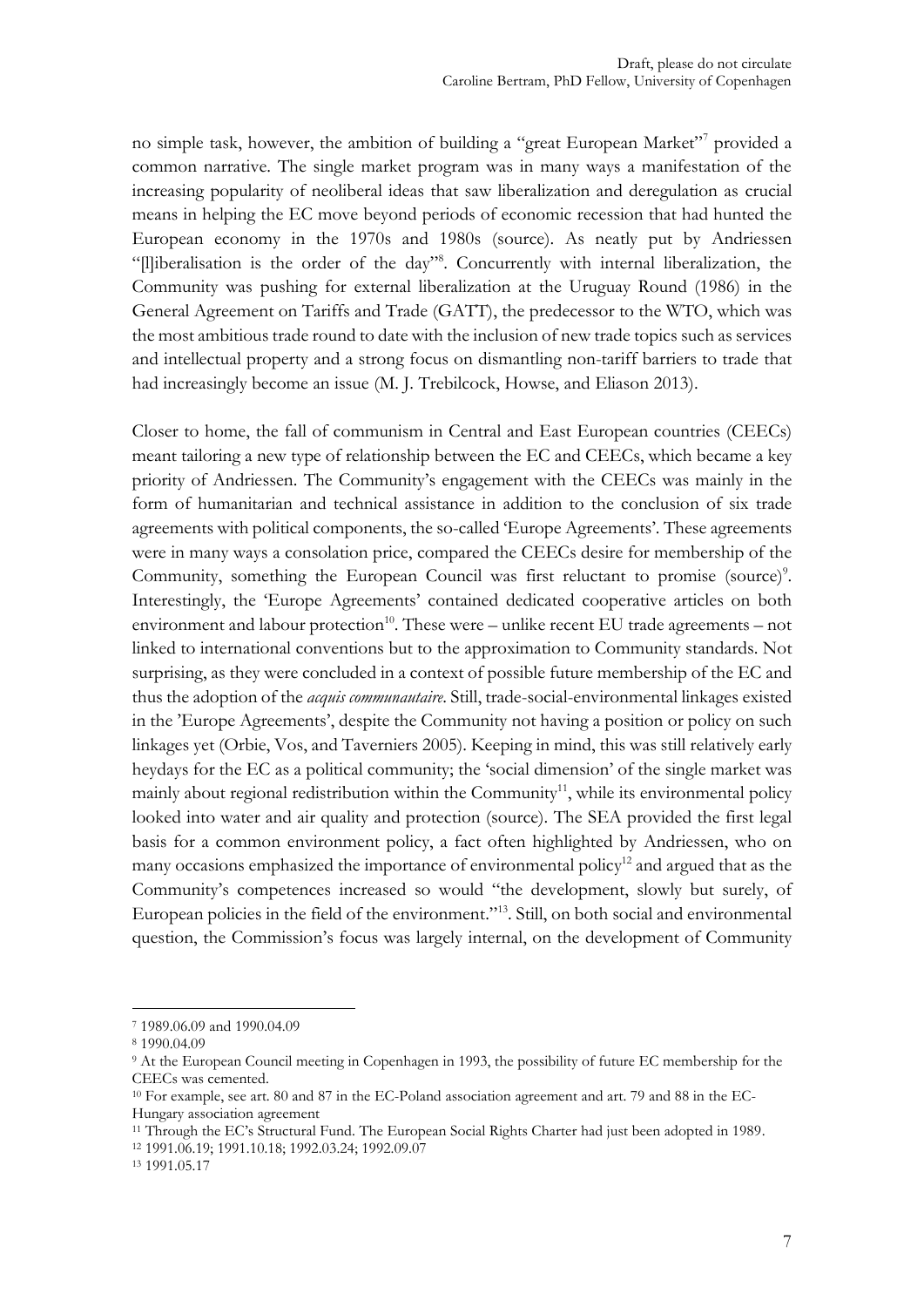policies, while externally directing most of its political resources towards stabilizing its immediate neighborhood<sup>14</sup>.

### **4.2 Brittan (1993-1999): The neoliberal agenda, civil society demands and the dawn of TSD policies**

It was during Leon Brittan's time in office as Trade Commissioner that the Delors III and Santer Commissions adopted a position on the social and environment aspects of trade. This took place in the context of the Community's establishment of a common foreign and security policy (CFSP) with the Maastricht Treaty (1993) and the general strengthening of its role as a 'world partner' (Commission 1988). On the policy side, an 'essential element' human right clause was introduced in the Community's 'Europe Agreement' with the Czech Republic in 1993. This practice would later be institutionalized with the Commission's 1995 strategy on human rights (Commission 1995). On the occasion of finalizing the trade agreement with the Czech Republic, Brittan's approach to the inclusion of the human rights clause was one of pragmatism, emptied of any inspirational language:

"Following a general reexamination of its policy on human rights the Commission has decided that it must systemically include respect for human rights as an essential element of every new agreement the Community signs with third countries. This will be built into the new agreement with Czech Republic"<sup>15</sup>.

Overall, human rights – or more broadly TSD policy – was not a key priority of Brittan. His principal aim as Trade Commissioner was the advancement of a neoliberal agenda, promoting both internal and external liberalization with the purpose of defending the EU's economic stronghold. This strategy was embodied in the Commission's White Paper on 'Growth, Competitiveness and Employment' (1994) and its successor, the Market Access Strategy (1996). This nucleus of market liberalization did not come out of nowhere. In the early 1990s, the European economy was hit by an economic recession, worsening the already high unemployment rate – peaking at 10.4 pct. in 1993 (Blanchard 2006) – while European industry and the public increasingly felt (or perceived to feel) the pressure of global competition, especially from newly emerging economies in Southeast Asia and Latin America. Against this background, the Commission's Market Access Strategy (1996) introduced a more offensive European trade policy, focused on liberalization and reciprocity while explicitly linking European growth and jobs to foreign market access: "Together we will provide a potent force for liberalization worldwide. We must ensure our rights *vigorously,*  and give our companies an equal chance to compete […] Once barriers have been identified, they must be *attacked* and removed (emphasis added by author)<sup>16</sup>. In sum, the post-1992 agenda was directed at the full implementation and enforcement of single market rules within the EC, while the Market Access Strategy was to work for similar conditions abroad, mainly

<sup>14</sup> With the exception of Canada with whom the EC signed a declaration on environmental cooperation in 1991 (1991.05.17)

<sup>15</sup> 1993.03.12

<sup>16</sup> 1996.11.12 (see also 1996.02.12)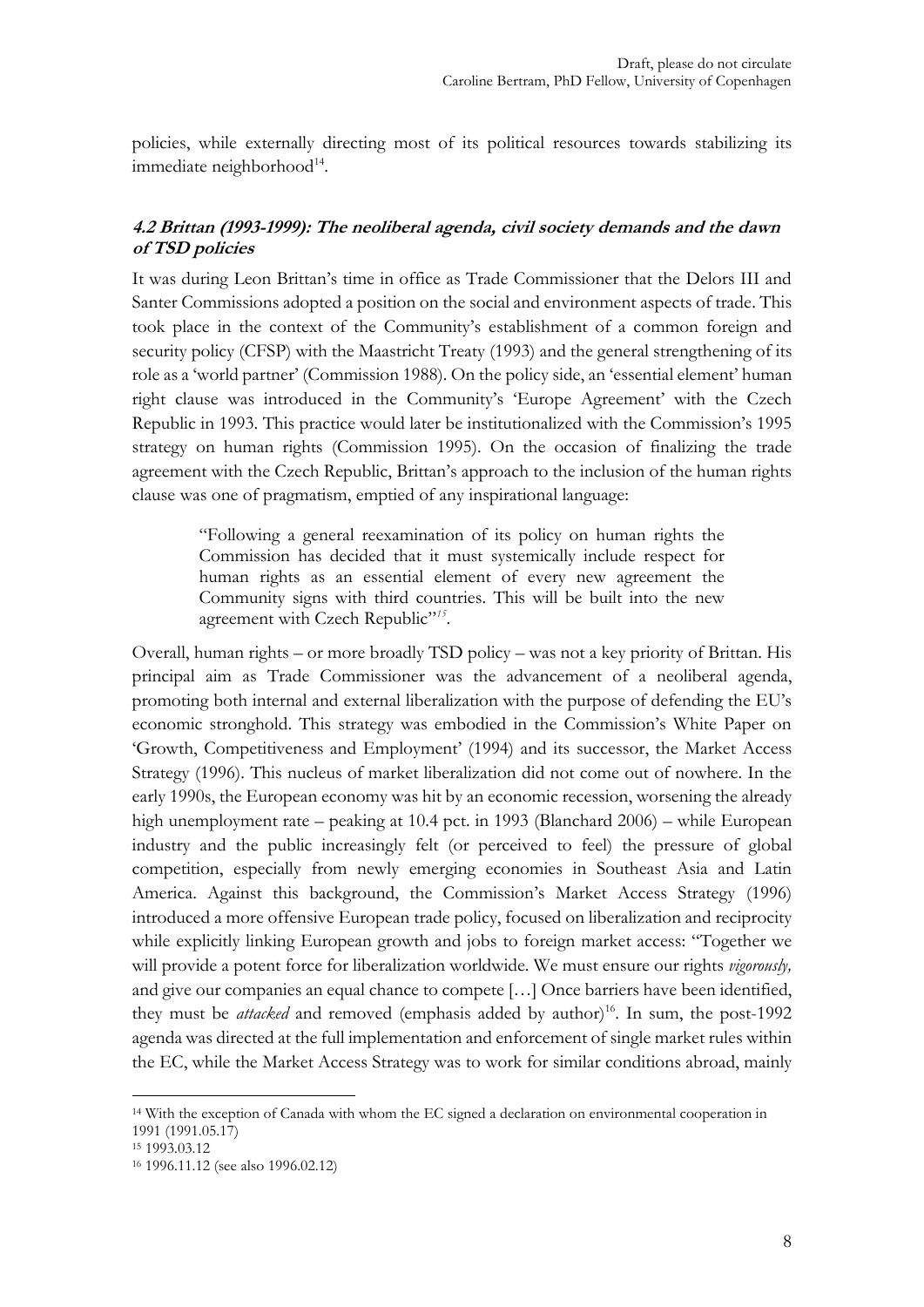through a more aggressive approach to market access in emerging economies such as China, Hong Kong, and South Korea. Brittan's dedication to the open trade agenda was particularly evident at a Jean Monnet lecture in 1993, where he speaks of an 'economic morality' and in this context places open trade on par with democracy and human respect<sup>17</sup>.

The increasing environmental and social awareness of European citizens started to manifest itself. The first time he officially addressed the social-trade linkage was at a hearing in the European Parliament in 1994, where he established the Commission's positive attitude towards linking trade and social policy objectives in future WTO negotiations. In his speech, he relied on ethical, moral language, such as stating: "Pursuing the enforcement of ILO obligations worldwide is a long-held European priority. We pursue it because it is in principle *right to do so* […] Europe is not looking at the social issue as a source of increased protectionism, but as an area where international action is *good in itself*"(emphasis added by author) 18 . Similarly, when speaking of the trade-social linkage over the following years, Britten often linked labour protection to human rights: "we regard core internationally recognized labour standards as essential human rights" and "it is reasonable to insist on, and want to protect, certain basic human rights for the workforce of any country participating in a multilateral economic system"<sup>19</sup>.

Brittan was still first and foremost a free trader manager<sup>20</sup>. In Brittan's introduction of the social-trade linkage in 1994, he did not hide the fact that the Commission had deliberately avoided addressing the issue until the completion of the Uruguay Round (that was finalized with a five year delay), clearly demoting the social issue to the trade-furthering topics in the round<sup>21</sup>. In the following years, when addressing the trade-social-environmental linkage, he – almost without exception – explained that the chief motivation behind the Commission's promotion of TSD policies was to address the concerns of the European public, who might otherwise lose faith in the EU's neoliberal agenda:

> "there is still a perception among sectors of the European public that the European Union is not doing enough to bring working practices worldwide up to internally agreed standards. If these concerns are ignored, the perception will be – wrongly – that trade liberalisation is the problem and not the solution" *22* .

In this regard, it is hardly surprising that he was often referred to as a "free trade bulldog"<sup>23</sup>. His preference for free trade management is similarly visible in his strong focus on TSD 'safeguards' that would try and prevent protectionist abuse: "[i]t is crucial that such

<sup>17</sup> 1993.03.19

<sup>18</sup> 1994.03.29

<sup>19</sup> 1996.12.13 and 1997.02.03, respectively (see also 1996.07.24; 1997.02.03 1999.07.08)

<sup>&</sup>lt;sup>20</sup> The speech delivered to the European Parliament in 1994 is seemingly the most emphatic speech he has delivered on the social dimension of trade.

<sup>21</sup> 1993.09.14; 1993.11.15; 1994.03.29

<sup>22</sup> 1996.07.24 (see also 1994.11.03; 1994.11.10; 1994.11.10; 1995.10.23; 1996.04.01; 1997.02.03; 1998.03.23; 1998.12.09; 1999.07.08)

<sup>23</sup> 1993.09.14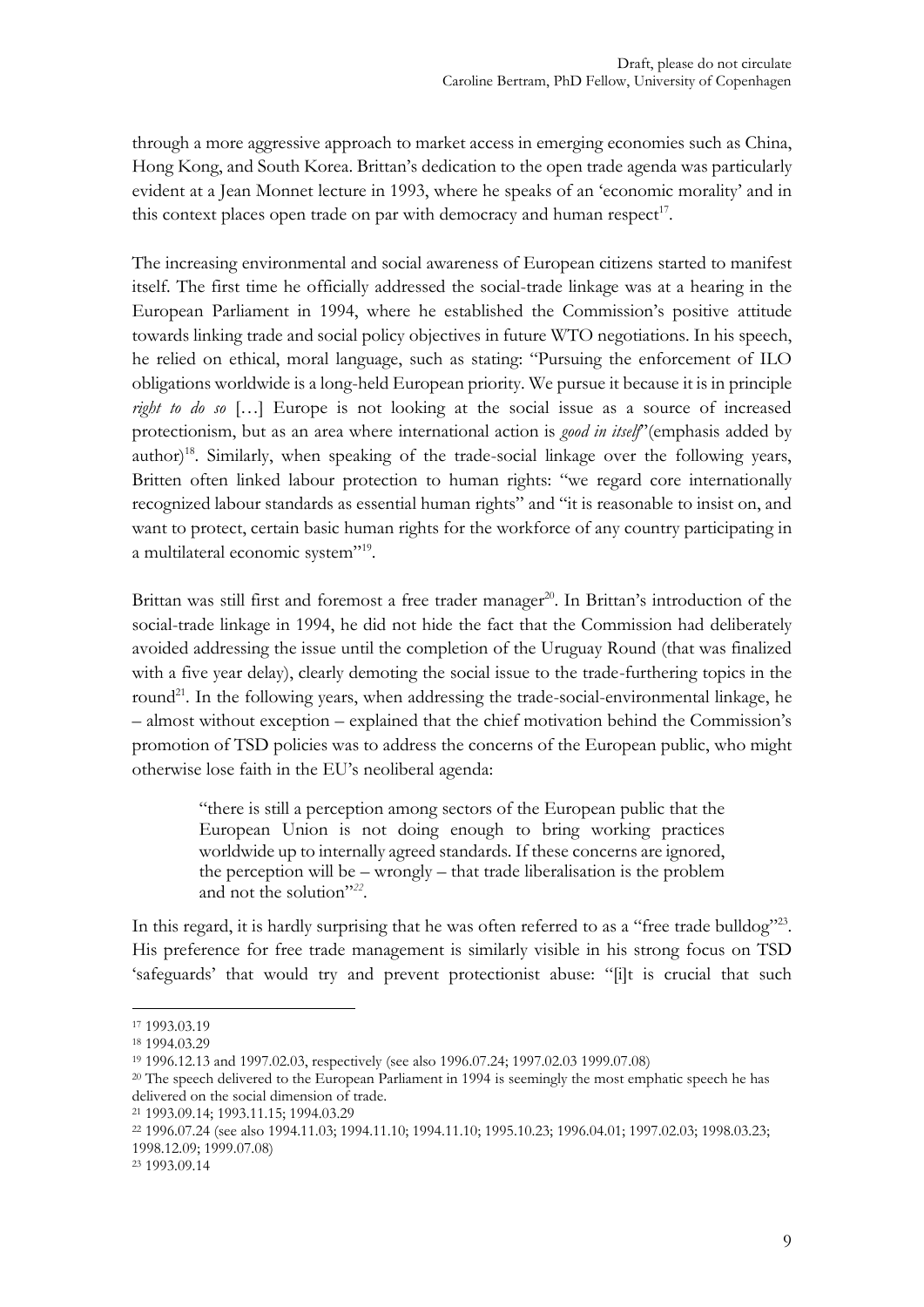safeguards against abuse be written into any new policy initiative from the start", and as such, "[i]n social matters as in the case of the environment, the emerging EU position is for action but against protectionism" <sup>24</sup>. On the environmental dimension, he often cautioned against 'green protectionism'<sup>25</sup> and pitted the EU's approach against that of the United States, bluntly stating: "that it is not our objective to use environmental concerns as a cover for protectionist action. Indeed, we have already been in the forefront in trying to stop other countries, notably the United States, from using environmental legislation in a way that impedes legitimate trade"<sup>26</sup>. At the WTO, a Trade and Environmental Committee (CTE) was established following the Marrakesh Ministerial Meeting (1994) on EU, USA, and Canadian initiative (source). In the following years, the Committee's worth was questioned due to "widespread concerns at the lack of concrete results"<sup>27</sup>. Still, the Commission continued to promote the committee's work, *inter alia*, by publishing a paper on the trade-environmental linkage in 1996 (Commission 1996a) and organizing a WTO High Level Symposium on Trade and the Environment in 1999<sup>28</sup>. On the social dimension, the Commission tried to establish a working committee, similar to the CTE, in the lead up to the Singapore Ministerial Meeting (Commission 1996b). The EU managed to get a weak reference included on social issues in the Singapore Declaration, but no working committee was established. Subsequent efforts<sup>29</sup> was neither successful due to fierce resistance from especially developing countries believing a social-trade link to constitute 'protectionism in disguise' (source). In the lead up to the Millennium Round, the Commission despondently conceded that "the Commission recognizes that there is no realistic prospect of consensus for the establishment of a working group within the WTO" (Commission, 1999: 22).

### **4.3 Lamy (1999-2004): Harnessing globalization, legitimacy and putting developing countries front and center**

If we can agree that the TSD agenda perhaps sneaked up on Brittan and his neoliberal vision for Europe, then Trade Commissioner Pascal Lamy on the other hand fully embraced it. He repackaged TSD policies into a larger vision on globalization<sup>30</sup>, rallying the public and policymakers around the concept of 'harnessing globalization'<sup>31</sup>. It offers a positive view on globalization<sup>32</sup> but at the same time warns of 'unharnessed, unchanneled, and uncontrolled globalization' – a favorite phase of  $\text{Lamy}^{33}$  – in need of management through global rulemaking, i.e., global governance, as: "globalization essentially amplifies and reinforces the

-

<sup>32</sup> 1999.10.14

<sup>24</sup> 1994.03.29

<sup>25</sup> 1993.02.08; 1993.02.17; 1993.03.19; 1993.05.28; 1999.03.15

<sup>26</sup> 1994.03.29

<sup>27</sup> 1996.12.13

<sup>28</sup> 1999.03.15

<sup>29</sup> 1998.11.17; 1998.12.09

<sup>30</sup> During his tenure, Brittan also delivered a speech dedicated to the subject of globalization entitled 'Globalisation: Responding to new political and moral challenges' at the World Economic Forum in Davos in

<sup>1997</sup> (1997.02.03)

<sup>31</sup> A term inspired by the French *l'économie sociale de marché* (2004.06.22)

<sup>33</sup> 2000.03.06 (see also 2000.06.09; 2000.11.08; 2000.02.17)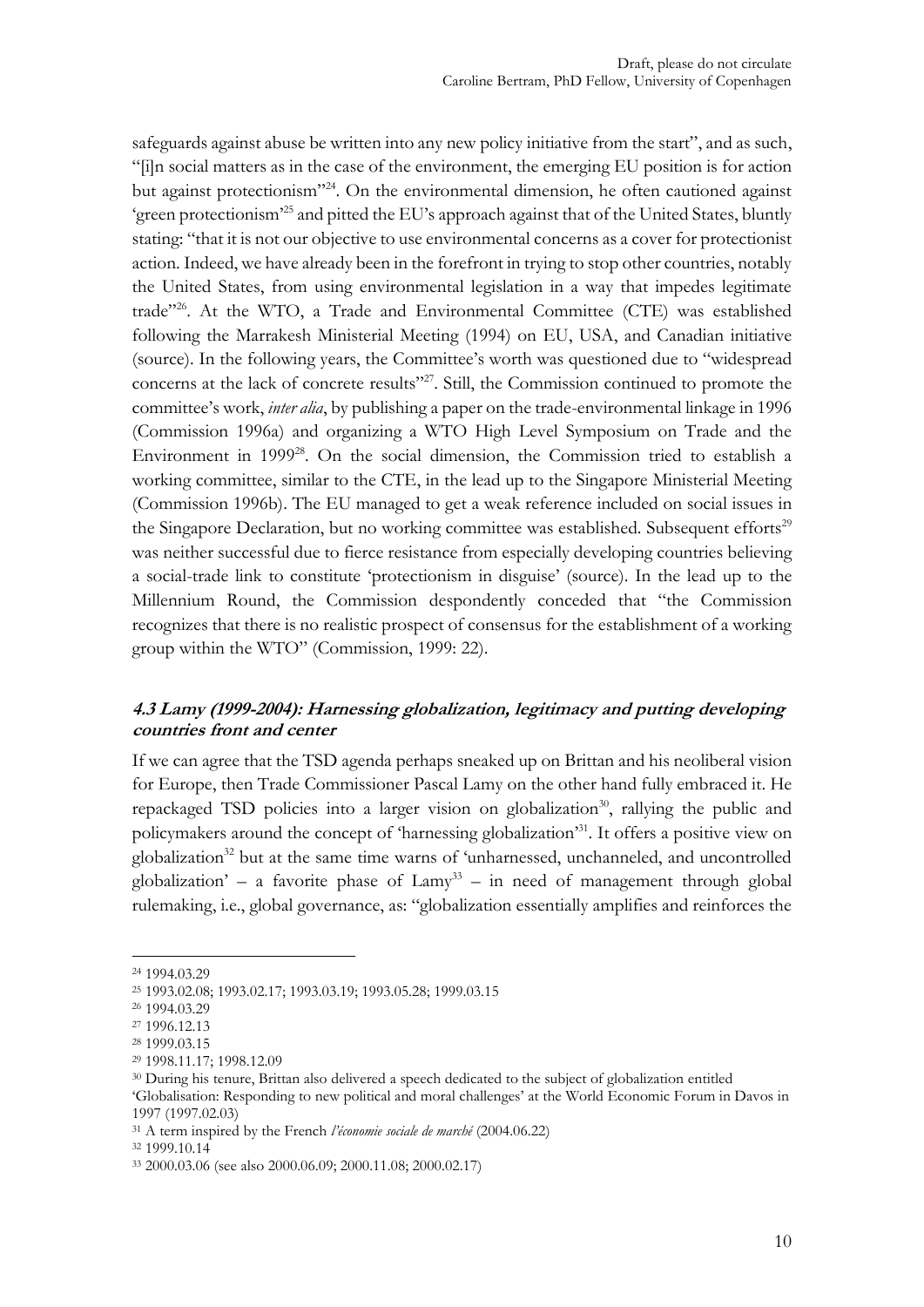strengths, but also the contradictions of market capitalism"<sup>34</sup>. As such, the notion of 'harnessing globalization' share many similarities to the concept of 'embedded liberalism' that has been used to describe the compromise of the postwar economic order, where a freemarket ideology coexisted with state-intervention in support of domestic welfare policies (Ruggie 1982). 'Harnessing globalization', on the other hands, proclaims that with globalization now being an all-encompassing force, interventionism is needed but should take place at a global level through international institutions such as the  $WTO^{35}$ . In terms of more concrete policy, the approach promoted multilateralism, trade liberalisation, regional integration, and sustainable development policies (Meunier 2007; Orbie 2008; Jacoby and Meunier 2010; Abdelal and Meunier 2010). Lamy became Trade Commissioner just a few months before the beforementioned Millennium Round to be launched in Seattle (to become the 'Battle in Seattle'). On the EU's agenda for the Millennium Round, Lamy said:

"we are looking for a new type of Round, which takes into account not only global developments in the economy, but also widespread concerns about the relationship between trade and environment […] and between trade and core labour standards […] [i]f there is one phase which sums up what the new Round should be about it is sustainable development"<sup>356</sup>.

Sustainable development became the *lomotif* of the Prodi Commission that published the Union's first strategy for sustainable development, emphasizing it as a global objective with the EU playing a "key role in bringing about sustainable development, within Europe and also on the wider global stage" (Commission 2001c, 2). Within its first two years, the Prodi Commission published, *inter alia,* communication on human rights and democracy; core labour standards and social governance; fair trade labelling; corporate social responsibility; and on the world summit on sustainable development (Commission 2001b; 2001d; 1999; 2001e; 2001a). In addition, in the lead-up to Seattle, the Commission initiated for the first time a so-called Sustainable Impact Assessment (SIA) that would look into the possible implications of the round on trade liberalisation and sustainable development<sup>37</sup>. Since then, SIAs have become a favored instrument of the Commission in trade negotiations.

In Seattle, Lamy delivered a speech to the International Confederation of Free Trade Unions relying on a strong ethical framing of the trade-social linkage; coupling core labour standards to human rights and underlining their universal nature both in regard to content and support: "what we are talking about is far more fundamental: it concerns respect for basic human rights at the workplace" and "the seven ILO Conventions are unanimously accepted as an important component of basic human rights by the international community. These values are common to all (or nearly all) WTO members". In the same speech, he designated 'values' as a central component of the EU's trade approach and distinguished these from traditional trade-furthering topics: "What we want is commitment to the implementation of core labour

<sup>34</sup> 2001.02.08

<sup>35</sup> 2001.02.08

<sup>36</sup> 1999.10.14 (see also 1999.11.30)

<sup>37</sup> 1999.11.22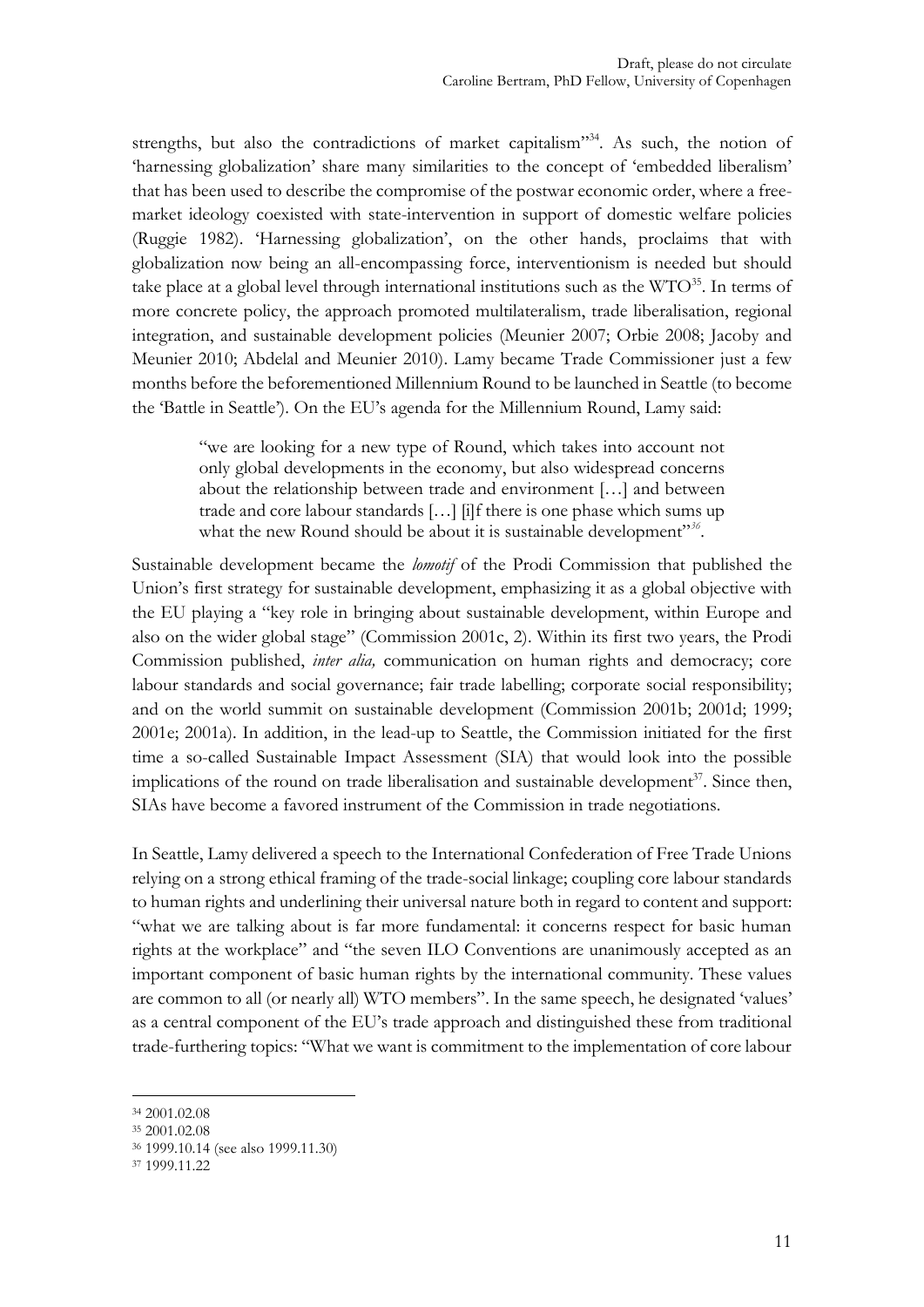rights, because trade is also a matter of values, not economics only"<sup>38</sup>. In the Commission's 2001 strategy on CLS and social governance, three factors are underscored as the main drivers behind the EU's push for social protection in trade: the universal nature of CLS; how the EU itself rests on the respect of fundamental human and workers' rights; and finally, the European public's high interest in the matter (Commission 2001d). All in all, an ethical outline of the Union's motives. Throughout his time in office, Lamy also consistently called attention to the issue of legitimacy in global governance and thus a need for TSD policies<sup>39</sup> - in contrast to Brittan, who spoke of TSD as necessary to maintain 'popularity'<sup>40</sup> . On the policy side, CLS was strengthened in the EU's 2002 revision of its Generalised Scheme of Tariff Preferences (GSP) that offers asymmetrical trade preferences to developing countries<sup>41</sup>. Environmental protection was rarely addressed by Lamy in as grand language as the social dimension, perhaps because the topic had already been included on the WTO's agenda through the establishment of the CTE. Still, Lamy, at a later occasion, saw it necessary to proclaim that "[t]he environment is a global issue not an EU hobbyhorse"<sup>42</sup>.

The Millennium Round was in many ways a 'perfect storm'. The EU proposed the establishment of an ILO/WTO forum<sup>43</sup> that would be tasked with facilitating a dialogue on the trade-labour linkage, while on environment, the Union suggested that environmental consideration become an integrated part of negotiations and tackle issues such as the relationship between WTO rules and Multilateral Environmental Agreements (MEAs), environmental labelling schemes, and the precautionary principle (Commission, 1999)<sup>44</sup>. However, upon arriving in Seattle, the negotiators faced fierce public demonstrations and strong resistance from most developing countries towards the many new topics the EU wanted included on the negotiation agenda, including labour and the environment. Among the developing countries there was a widespread feeling of having missed out in the Uruguay Round and thus a need to resurrect this by focusing the discussions on agriculture and other traditional trade issues (source). Adding to the this, the negotiations were further complicated by a proposal from the United States introducing the idea of sanctions in the trade-labour debate (Trebilcock, 2001), which the EU – and most developing countries – opposed as sanctions were seen to have protectionist connotations<sup>45</sup> (Commission, 2001). All in all, a failure in making.

With the collapse of the Millennium Round, the Commission changed its communication strategy, starting to heavily emphasize the needs of developing countries<sup>46</sup>, especially Least

<sup>38</sup> 1999.11.29 (see also 2001.11.08; 2003.02.04; 2003.09.09)

<sup>39</sup> 2000.06.22; 2001.02.01; 2001.02.08; 2001.03.09; 2001.11.26; 2002.01.18; 2002.01.45; 2004.01.27; 2004.09.15 <sup>40</sup> 1995.10.23

<sup>41</sup> 2001.06.12; 2001.12.10; 2002.01.01

<sup>42</sup> 2001.11.09 (see also 2001.11.11 and 2002.04.19)

<sup>43</sup> A safer suggestion than a WTO working committee as it was proposed as a joint effort, maintaining the competence with the ILO as the institutional locus of social questions.

<sup>44</sup> 1999.11.30

<sup>45</sup> 1999.12.02

<sup>46</sup> This was also a priority for the EU in the lead-up to the Millennium Round, however, no near as forcefully as during DDA.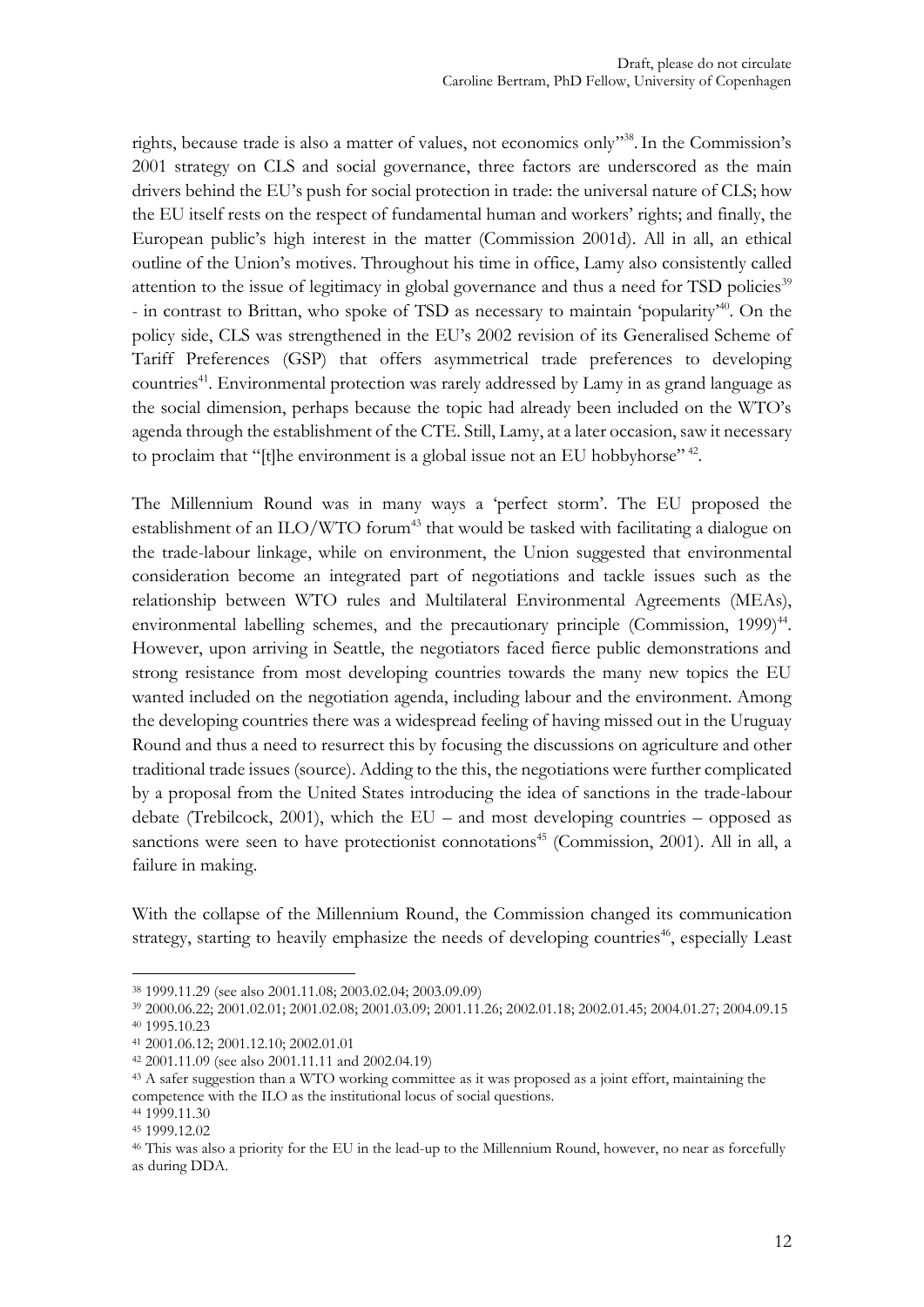Developed Countries (LDCs), whose needs were rhetorically put center stage by the Commission in the following – and still unfinished – round of multilateral negotiations, the so-called 'Doha Development Agenda' (DDA). Increasingly, EU trade policy was framed as being at the service of developing countries in their pursuit of economic growth and poverty eradication. Meanwhile, CLS and the environmental dimension were pushed further in the background. As Lamy declared: "Trade is not an end in itself, but a means to an end – it can be a very powerful tool for development if we get the conditions rights" $47$  or put even simpler: "development is the goal, and trade the instrument"<sup>48</sup>. In this context, three EU initiatives deserve highlighting. First, the EU's 'Everything But Arms' (EBA) scheme approved in 2001 that grants duty-free and quota-free access for all products except arms from LDCs<sup>49</sup>. Second, the EU's role as *demandeur* at the WTO on the issue of securing developing countries' access to medicine<sup>50</sup>. Finally, the Cotonau agreement (2000)<sup>51</sup> that sets out a strategy for concluding so-called 'Economic Partnership Agreements' (EPA) between the EU and the African, Pacific and Caribbean states (ACP). The EPAs were introduced as "instruments for development"<sup>52</sup> that would "integrate poor countries better into the global economy and to fight poverty trough trade and economic cooperation"<sup>553</sup>. The Commission even went as far as describing itself as a benign partner in the context of EU-ACP EPAs: "The EPA can actually deepen the benefits of such efforts by introducing a powerful but benign third party, namely the EU"<sup>54</sup>. In contrast to the Commission's self-image, the EPAs have proven highly controversial and received significant criticism from NGOs and scholars for being mainly market-access tools (Faber and Orbie 2009) or even having neo-colonial connotations (source).

Lamy's normative, development-focused TSD narrative was always framed as congruous with trade liberalization. On the issue of offering flexibilities to developing countries, or in WTO jargon 'special and differential treatment' (SDT), Lamy proclaimed: "we are sympathic to the aims [SDT], but we are determined to conclude agreements which are trade creating and most importantly, works towards the inclusion of the WTO and the global economy"<sup>55</sup>. Moreover, in speeches to the American Chamber of Commerce and the German Economic Institute, in an endeavor to rally business support for the DDA, he emphasized that "[w]hat matters in the end is that we achieve the goal of continued free economic expansion and a strengthened rule-based system, reflecting the new economic realities of today's globalized

<sup>47</sup> 2002.04.18

<sup>48</sup> 2003.02.04

<sup>49</sup> 2001.02.26

<sup>50</sup> 2001.03.30; 2001.06.19; 2001.11.30; 2002.03.05; 2002.06.24; 2002.10.30; 2002.11.29; 2003.05.26; 2003.08.30; 2004.04.21; 2004.10.29

<sup>51</sup> The successor to the Yaoundé (1964-1975) and Lomé Agreements (1975-2000) that all provides preferential treatment to the African, Pacific, and Caribbean countries, all former colonies of EU member states.

<sup>52</sup> 2002.04.09 (see also 2003.10.06 and 2004.02.05)

<sup>53</sup> 2002.09.27

<sup>54</sup> 2004.04.16

<sup>55</sup> 2003.01.20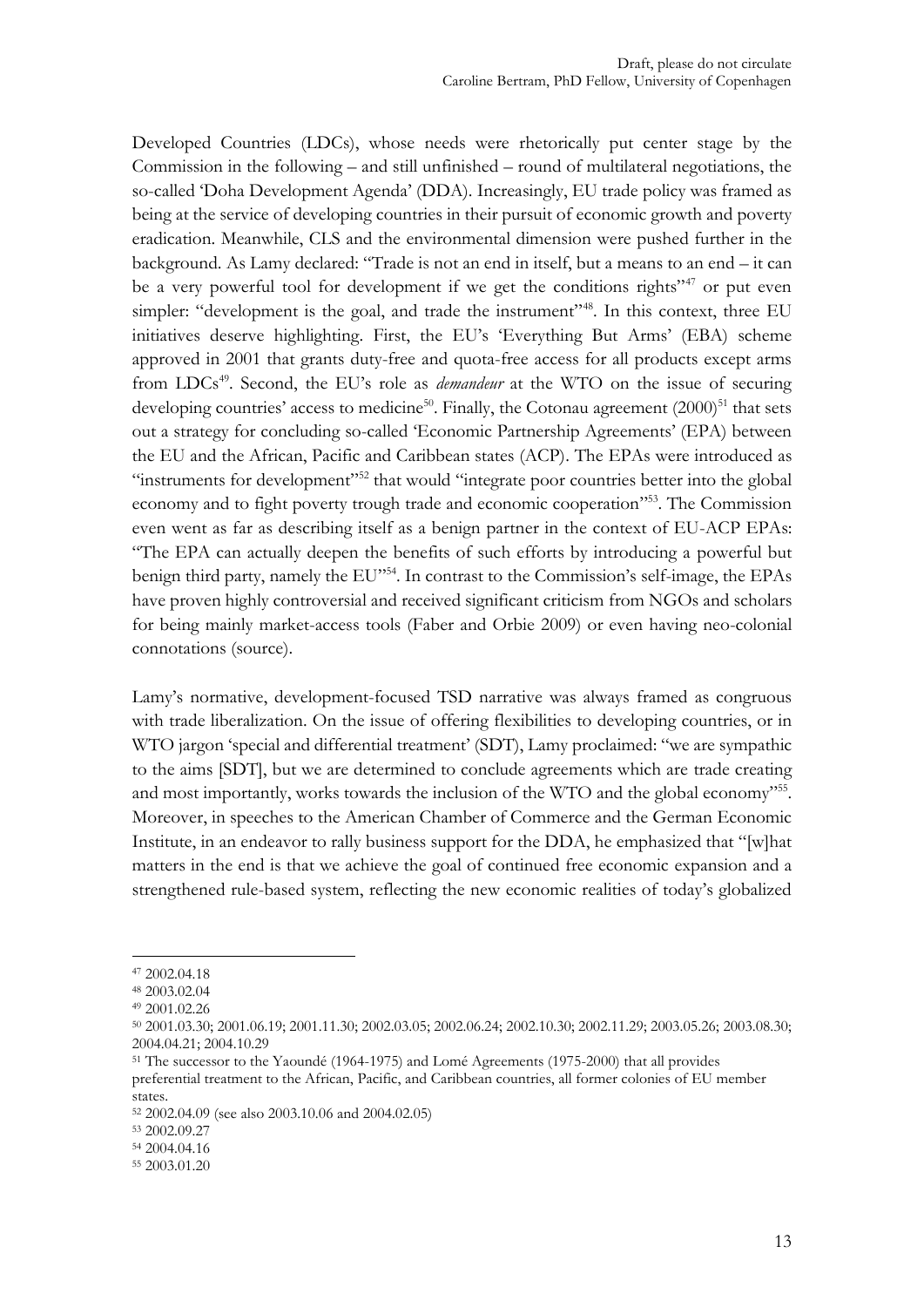world" 56 . Finally, during DDA negotiations, the Commission ended up agreeing to significant concessions regarding its social and environmental agenda in its effort at moving the trade negotiations along; accepting the continued exclusion of trade-labour talks, <sup>57</sup> while scaling down environmental ambitions by accepting that discussion would only focus on political commitments, instead of more technical solutions to the trade-environmental conundrum<sup>58</sup>. In conclusion, Lamy's 'harnessing globalization' discourse still, overall, relied on an strong ethical framing of EU TSD policies; in DDA at the service of developing countries, and more widely in support of the international community: "Trade opening cannot simply be an end in itself: it must have a purpose: namely to improve the lot of mankind", as such the purpose was "harnessing globalization in the interest of all"<sup>59</sup>. At the failed Cancun Ministerial Conference in 2003, the Commission even published a communication entitled: "EU determined to make trade work for all" <sup>60</sup>, a phrase that would become the mantra of Trade Commissioner Malmström 10 years later.

### **4.4 Mandelson (2004-2008): Global Europe, progressive trade liberalization, and preferential trade agreements**

The following Barroso Commission placed liberalization – both internal and external – firmly back in the front seat. A new trade strategy was presented entitled 'Global Europe: Competing in the World'  $(2006)^{61}$  which stressed European market competitiveness as the overarching challenge of the day in the protection of European growth and jobs. Internally, the strategy set out to make the single market more competitive by further exposing European market actors to external competitive pressures while strengthening EU capabilities in high-value products and services. Externally, the Union's trade policy was to be directed at pursuing offensive market opening abroad through the DDA but also by negotiating a 'new generation' of preferential trade agreements with emerging economies, such as China, India, and Brazil. This marked a shift in the Commission's approach; from putting all its eggs in the multilateral basket under the Prodi Commission, the EU would now also pursue so-called 'competitiveness-driven' preferential trade agreements (Commission 2006b).

Peter Mandelson served as Commissioner for Trade *and* the International Aspect of Europe's Competitiveness under the Barroso Commission. He baptized his trade approach 'progressive liberalisation', which was the pursuit of greater market access for European companies whilst considering the needs of developing countries in allowing them flexibilities

<sup>56</sup> 2000.02.29 and 2000.03.15. (also, the exact same wording was used in a third speech in New Delhi, but then adding "in an effort to harness globalization for sustainable development" (2000.03.06))

<sup>57</sup> During Lamy's tenure, WTO discussions of the trade-labour linkage was sidetracked, inter alia, to the World Commission on the Social Dimension of Globalization established by the ILO in 2002.

<sup>58</sup> 2003.09.24; 2004.01.19; 2004.01.14; 2004.01.13; 2003.11.26; 2003.10.28

<sup>59</sup> 2004.06.22

<sup>60</sup> 2003.09.04

<sup>61</sup> This was part of the Lisbon Strategy (2000) and its 2005 review, also known as the EU's Growth and Jobs Strategy.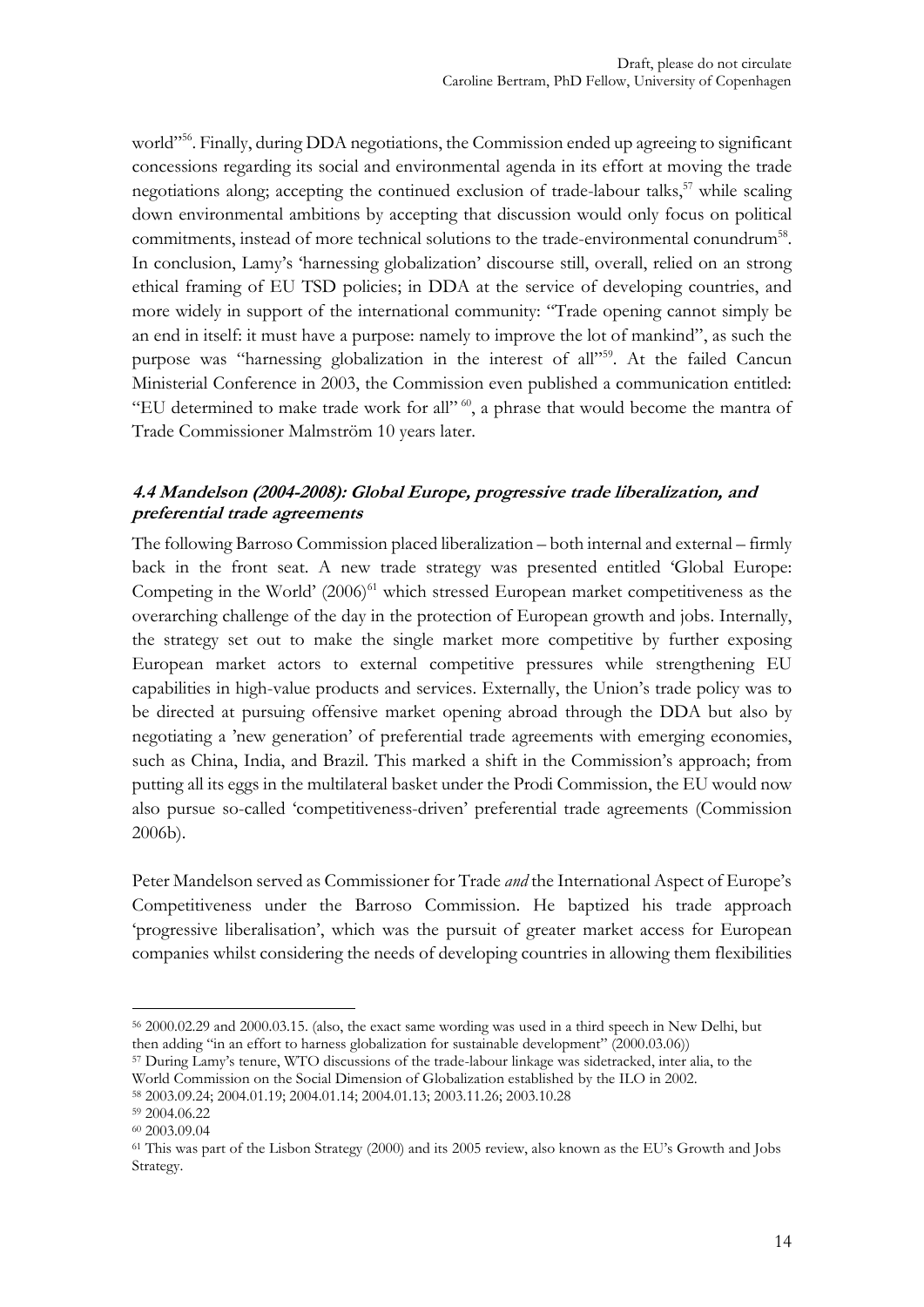and offering development assistance<sup>62</sup>. In other words, "pro-growth in Europe and pro the poor in the world<sup>63</sup>." Mandelson thus adopted Lamy's development-focused discourse, and in this context particularly stressed the aim of poverty reduction<sup>64</sup>. Selling the EU's Economic Partnership Agreements with the ACP countries proved to be a particular hurdle for Mandelson, but he continued to strongly support the EPAs: "I inherited these agreements [...] [b]ut I am wedded to them"<sup>65</sup>. Within his first year in office, he sought to address the much criticism of the EPAs by introducing a 'monitoring mechanism' that would ensure that the EU "really do put development first" <sup>66</sup>. According to Mandelson, this highlighted his commitment to the economic development agenda, as he: "inject[ed] a greater development focus to the EPAs"67.

At the WTO, Mandelson promised continuity in the Commission's approach: "Delivering development has been the core of the EU's approach to the Doha-Round. I may be the new pilot, but I can guarantee to continue to steer this course"<sup>68</sup>. While on another occasion, he spoke of development as a lodestar for his tenure: "I have a strong commitment to Trade and Development policies […] I would be happy if my period as Trade Commissioner came to be remembered for that"<sup>69</sup>. To the European Parliament's Trade Committee, he similarly affirmed: "You all know my strong commitment to the development dimension of DDA"<sup>70</sup>. Yet, two important elements differentiated Mandelson's DDA approach from that of Lamy's. First, Mandelson underlined to a larger extent the need for the DDA to be 'balanced', meaning not only (or mostly) to the benefit of developing countries but also the EU and other more established economies: "But the Round – and I must stress this – also has to benefit other participants too. We must make sure that the agenda […] remains balanced and ambitious"<sup>71</sup>. Adding to this, President Barroso, on the occasion of the WTO's 10 years anniversary, pointed out "that we all have to give in order to also take"<sup>72</sup>. Compared to previous Commissions, Mandelson also strongly highlighted the principle of differentiation between developing countries; that they should not all be grouped into the same developing category:

"advanced developing countries must be aware that they can not be granted the same advantages and privileges as 'weak and vulnerable' countries. If a Doha deal is to be done, they will have to contribute significantly to the package"<sup>73</sup>.

-

<sup>72</sup> 2005.04.20

<sup>62</sup> 2005.01.13; 2005.03.17;2005.03.18; 2005.05.26; 2005.06.22; 2005.06.28; 2005.07.06; 2005.09.13; 2005.11.10; 2006.01.23; 2006.03.21; 2006.05.04; 2006.05.15; 2006.05.17; 2006.06.23; 2006.10.09; 2006.12.19

<sup>63</sup> 2005.02.04

<sup>64</sup> 2005.01.13; 2005.02.04; 2005.03.15; 2005.03.17; 2005.06.22; 2005.09.26; 2005.11.10

<sup>65</sup> 2006.10.19 and 2005.06.16

<sup>66</sup> 2005.01.20 (see also 2005.01.06; 2005.01.20; 2005.03.17; 2005.04.19)

<sup>67</sup> 2005.05.23

<sup>68</sup> 2004.12.01

<sup>69</sup> 2004.08.12

<sup>70</sup> 2005.03.15

<sup>71</sup> 2004.11.23 (see also 2004.12.01; 2004.12.02; 2005.01.13)

<sup>73</sup> 2004. 12.01 (see also 2004.11.13; 2004. 12.01; 2004.12.02; 2005.01.13; 2005.02.04)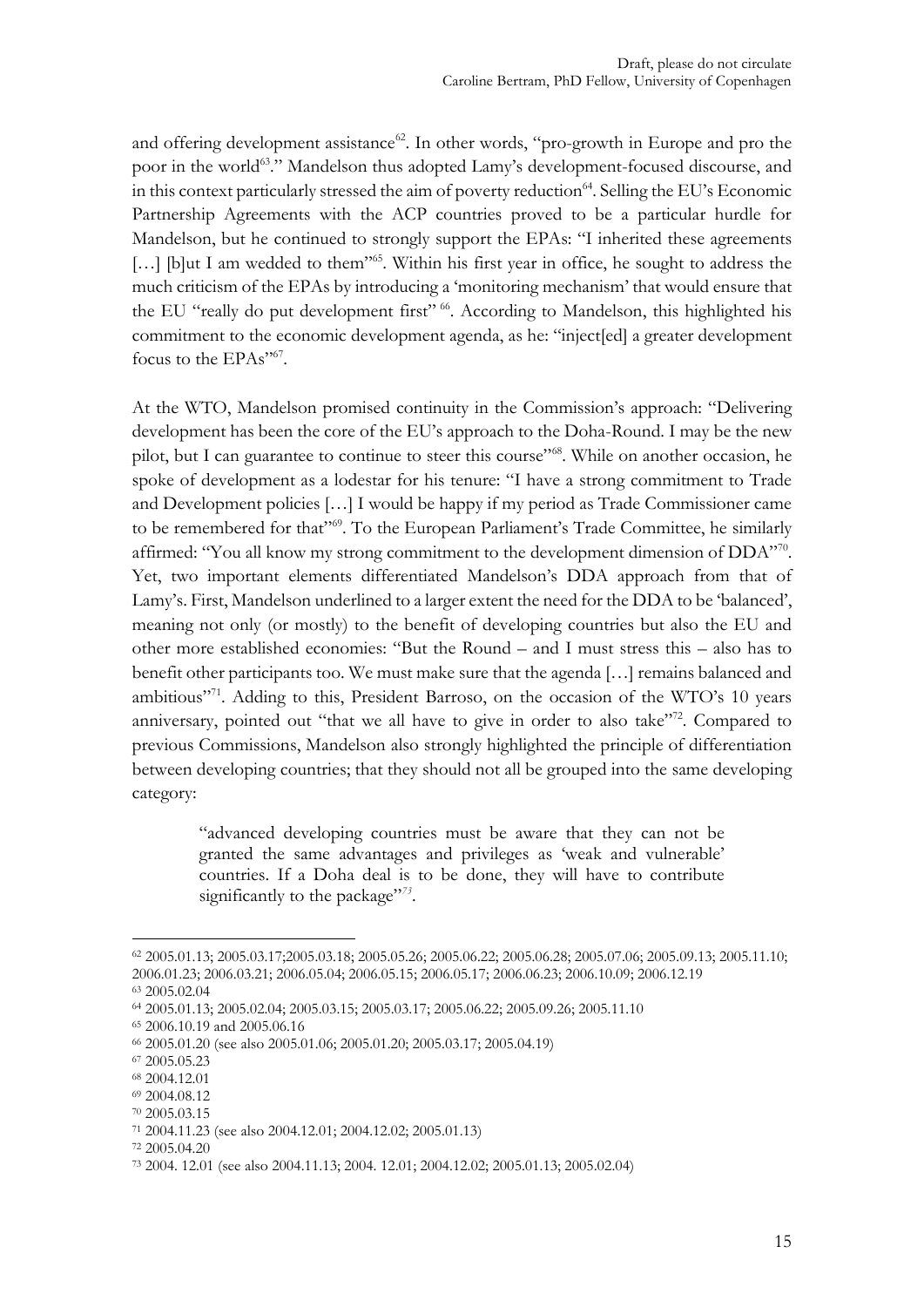Specifically in regard to China, who had been member of the WTO for a couple of years, Mandelson spoke of there being no "free lunch"<sup>74</sup>. On the policy-side, the EU reformed its GSP scheme, reducing the number of GSP arrangements from five to three,<sup>75</sup> but more importantly reduced the number of countries eligible to receive GSP preferences. On this occasion, Mandelson highlighted that the GSP "will focus EU trade preferences on the countries most in need"<sup>76</sup>. In sum, as the Global Europe strategy propelled forward the agenda on market opening in WTO+ and WTO-X (topics partly or not covered by WTO rules)<sup>77</sup>, the Barroso Commission in congruence pushed for securing a more 'balanced' and 'differentiated' round in the WTO, thereby to some extent weakening the strong developingcountry-focused framing of the Prodi Commission and moving the Barroso Commission closer to a free trade management paradigm.

During the Barroso Commission the social dimension of trade policy was – perhaps more than with any other Commission – linked to internal discussions within the Union on the creation of a 'Social Europe'<sup>78</sup>. Since the launch of Lisbon Strategy in 2000 and its 2005 review, the Commission had received criticism for having pushed its neoliberal agenda too far, neglecting social issues: "Since we took office, the Barroso Commission has been at fault in not articulating that balance and failing to make the social justice case for economic reform" <sup>79</sup>, Mandelson affirmed. Hence, even though the Commission had indeed proposed a 'social agenda' together with the Lisbon strategy (Commission 2000; 2005a), an imbalance was still perceived to exist. Consequently, social policy became one of the chief issues of the Barroso Commission, and as highlighted by Mandelson: "if Europe must have a stronger social dimension so should its trade policy"<sup>80</sup>. Since the labour-trade linkage continued to be excepted from WTO negotiations, the Commission highlighted its efforts through the GSP+ arrangement<sup>81</sup>, a new category within the reformed GSP scheme, which provide beneficial access to the EU's market for 'vulnerable' developing countries that have ratified and implemented, or in the process of implementing,  $23^{82}$  international conventions relating to human rights, social and environmental protection and drug production and trafficking<sup>83</sup>. Also, the EU withdrew preferences from a GSP beneficiary country, Belarus, due to a breach with core labour rights<sup>84</sup>. Finally, as part of the Global Europe strategy, the Commission set out to promote its sustainable development agenda in its future preferential trade

<sup>74</sup> 2004.12.09; 2005.03.15

<sup>75</sup> The GSP previously had five categories: standard GSP, social incentive clause, the environmental incentive clause, the special measure for combating drug trafficking, and the Everything But Arms (EBA) for LDCs. The new GSP scheme had three: standards GSP, GSP+ (social and environmental incentives), and the EBA.

<sup>76</sup> 2005.06.23

<sup>77</sup> Services, intellectual property, investment, competition, and public procurement.

<sup>78</sup> 2005.05.26

<sup>79</sup> 2005.06.13

<sup>80</sup> 2005.06.23 (see also 2005.05.26)

<sup>81</sup> 2005.06.23

<sup>82</sup> Today, the GSP+ scheme requires the ratification and implementation of 27 international conventions.

<sup>83</sup> 2005.12.21

<sup>84</sup> 2006.12.05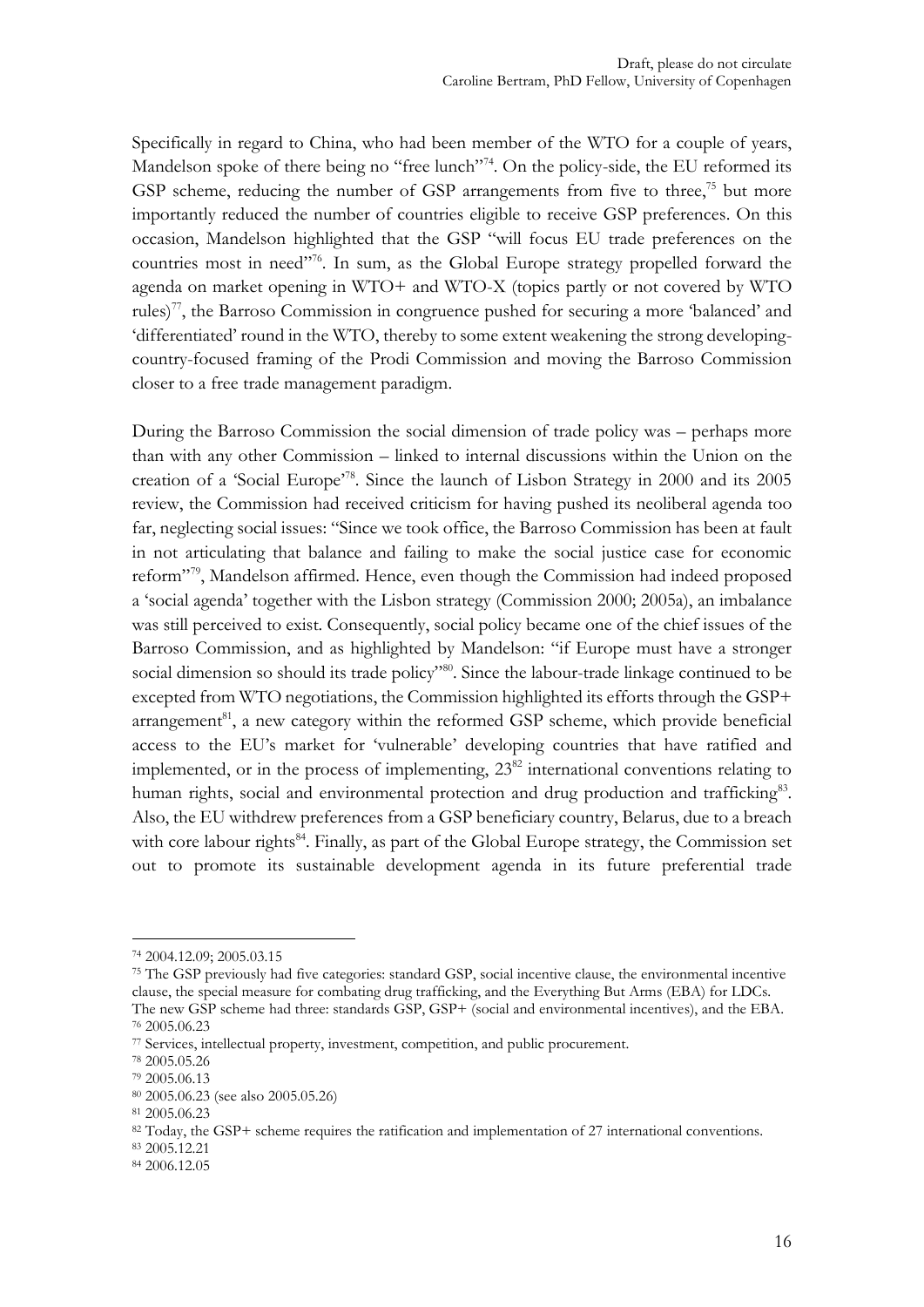agreements<sup>85</sup>: "In considering new FTAs, we will need to work to strengthen sustainable development through our bilateral trade relations" (Commission 2006b, 9). The TSD agenda was thus envisioned to become an incorporated part of the Union's new generation of trade agreements. In 2006, the Commission published a 'Decent Work Agenda', where it promised that it would "put more of its commercial weight behind efforts to promote social standards and decent work in bilateral and multilateral trade negotiations" (Commission 2006a, 8) Nonetheless, in the Global Europe Strategy, the Commission stressed that its new bilateral trade agreements would first and foremost serve the economic interests of the Union:

"We should continue to factor other issues and the wider role of trade policy in EU external relations into bilateral trade developments. But in order for trade policy to help create jobs and drive growth, economic factors must play a primary role in the choice of future FTAs" (Commission 2006b, 9).

#### **4.5 Karel De Gucht (2010-2014): Crisis, competitiveness and free trade agreements**

The European financial and debt-crisis re-directed the focus of trade policy while TSD policies were pushed further in the background. Trade policy was now first of all an instrument in helping Europe get past the crisis and back on its feet [Under revision]

### **4.5 Malmstrom: Values, transparency and the TTIP**

The value-warrior, as some called her. During Malmstrom's tenure a new trade strategy was proposed: 'Trade For All', supposedly a more 'responsible' trade policy that would place the EU's 'value' agenda (i.e. TSD) on equal footing with trade-enhancing goals [Under revision]

# **IV. THE VON DER LEYEN COMMISSION: AN OPEN, SUSTAINABLE AND ASSERTIVE TRADE POLICY**

More than five years would pass before the Commission presented a new trade strategy to replace 'Trade for All'. The Von der Leyen Commission's 'Open, Sustainable and Assertive Trade Policy' (2021) orbits around the concept of 'strategic autonomy' consisting of three dimensions: resilience and competitiveness; sustainability and fairness; and assertiveness and rule-based cooperation (Commission 2021b). It is perhaps the most ambitious, or wideranging, trade policy to date pushing for both trade liberalisation, assertiveness, geopolitics and sustainability (source). On sustainable development, the strategy remarks: "Making globalisation more sustainable and fairer should be the underlying driver of trade policy, delivering on the expectations of Europeans and other people around the world. EU trade policy should use all the tools at its disposal to support social fairness and environmental sustainability". A TSD narrative not far from that of Trade Commissioners Lamy and Malmström. Yet, unlike them, the new trade strategy groups the Union's sustainability objective together with concerns over economic fairness, arguing that "[a]t the same time,

<sup>&</sup>lt;u>.</u> <sup>85</sup> According to the Commission, sustainability concerns were already a part of the EU's trade agreements with Chile, South Africa and the Cotonou agreement with ACP countries (2005.06.23)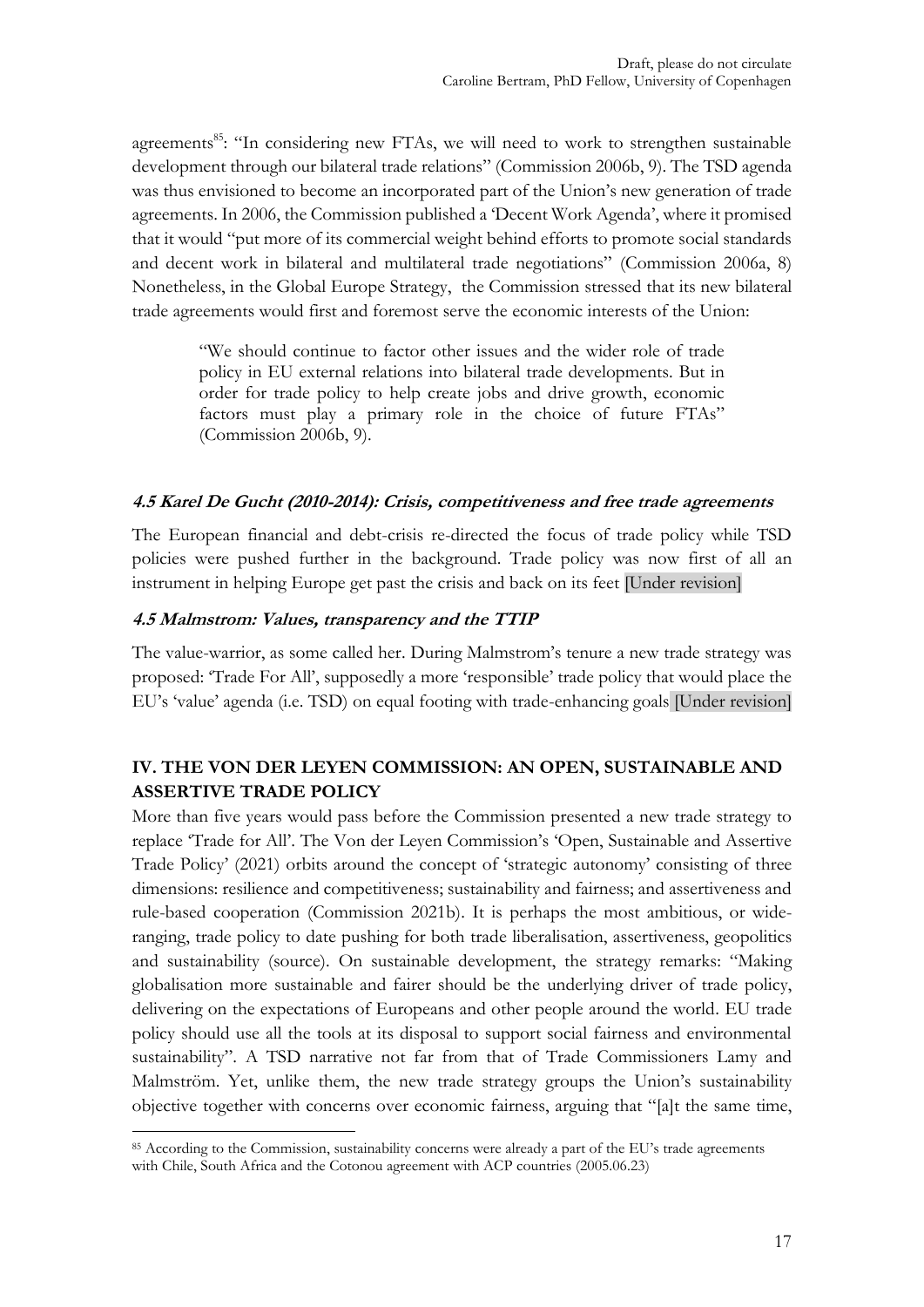there is a need to ensure that the rules respond to current economic realities and are well equipped to respond to competitive distortions and ensure a level playing field" (Commission 2021b, 10).

This juxtaposition may prove highly problematic for several reasons. First, as section three underlined, the ethical and competitiveness-centered TSD paradigms rely on hugely different rationales and aims. While the first aspires to promote normative change in the world to the benefit of trading partners and international society, the second seeks to narrowly defend European commercial interests with the purpose of supporting European producers and workers. Consequently, they are positioned at different ends of the spectrum in figure 1. Second, as the analysis has highlighted, concerns over protectionist abuse of TSD policies has remained a consistent theme since the 1990s at the dawn of TSD linkages. Postulations that TSD policies might in fact be 'protectionism in disguise' has proved a brute barrier to the inclusion of social and environmental issues in WTO negotiations. Today, the issue of social protection in relation to trade is still absent from the WTO's mandate, while environmental discussions proceed in the CTE committee, which however, has yet to prove its worth (source). The Commission has recently co-sponsored tree initiatives in the CTE: (i) a trade and environmental sustainability initiative; (ii) an initiative on fossil fuel subsidy reform; (iii) and a plastics pollution and sustainable plastics initiative.<sup>86</sup> Whether these will contribute to progress in CTE discussions are too early to tell.

Another important point is that while continuously having been a target of protectionist accusations, the Commission has continuously denounced it and firmly separated talk of European competitiveness – of the lack thereof – with its TSD agenda. Even under the first Barroso Commission and its 'Global Europe' strategy, Trade Commissioner Peter Mandelson unswervingly avoided linking Europe's economic troubles at the beginning of the new century with claims of social and environmental undercutting in developing countries. Instead, he insisted that the economic strength of the single market was not to be found in labour-intensive and low-wage products, but instead in capital and entrepreneurship intensive export: "We know Europe faces a race not to the bottom, but to the top." <sup>87</sup> With the Von der Leyen Commission's juxtaposition of social and environment protection with concerns of economic fairness (for Europe), the Commission might find itself in troubled water. Adding to this, as part of the new strategy, the Commission has heightened its focus on enforcement and appointed a Chief Enforcement Officer, whose office has published its first report on the implementation and enforcement of EU trade agreement – both its trade and 'non-trade' components, i.e., Trade and Sustainable Development Chapters. These chapters, in combination with the EU's GSP scheme, are today some of the Union's most important TSD instruments. In explaining the rationale behind the report, it is stated:

"the global trade policy landscape has changed very substantially in the last few years, with new challenges emerging. This includes structural

<sup>&</sup>lt;u>.</u> <sup>86</sup> 2021.12.15

<sup>87</sup> 2006.09.18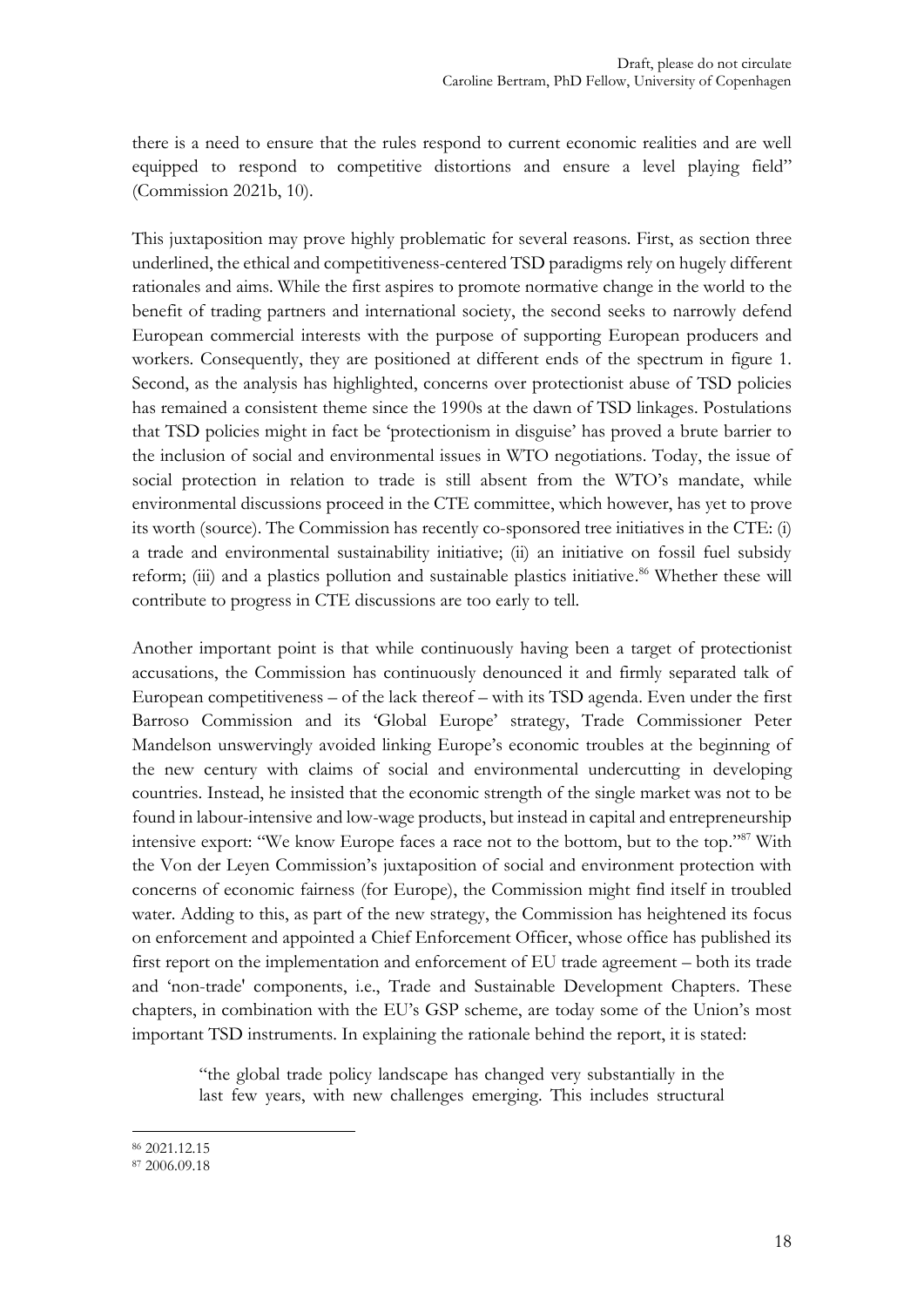imbalances, level playing field and market access issues, and the political use by EU trading partners of unjustified restrictive unilateral measures or even economic coercion, all of which the EU must address more assertively" (Commission, 2021: 2).

Gone is any notion of normativity; the necessity of pushing labour rights for their intrinsic value; as part of the EU's human rights agenda; or the global call for environmental protection and climate change mitigation in the protection of common goods. [To be elaborated]

#### **Figure 2. TSD paradigms and European Commissions**

| Internal, 'economic'                                              | Protectionist TSD<br>Free trade 'purists'    | Free trade TSD 'managers'        | Ethical TSD | External, ethical |
|-------------------------------------------------------------------|----------------------------------------------|----------------------------------|-------------|-------------------|
|                                                                   | <b>Example 2011</b> Even Brittan (1993-1999) |                                  |             |                   |
| Pascal Lamy (1999-2004)                                           |                                              |                                  |             |                   |
| <b>Example 2004-2008</b> Peter Mandelson (2004-2008)              |                                              |                                  |             |                   |
| <b>EXAMPLE COOLS AND EXAMPLE COLO .2014</b> ) <b><i>COOLS</i></b> |                                              |                                  |             |                   |
|                                                                   |                                              |                                  |             |                   |
|                                                                   |                                              | Von der Leyen Commission (2019-) |             |                   |

### **V. CONCLUSION**

[To be elaborated]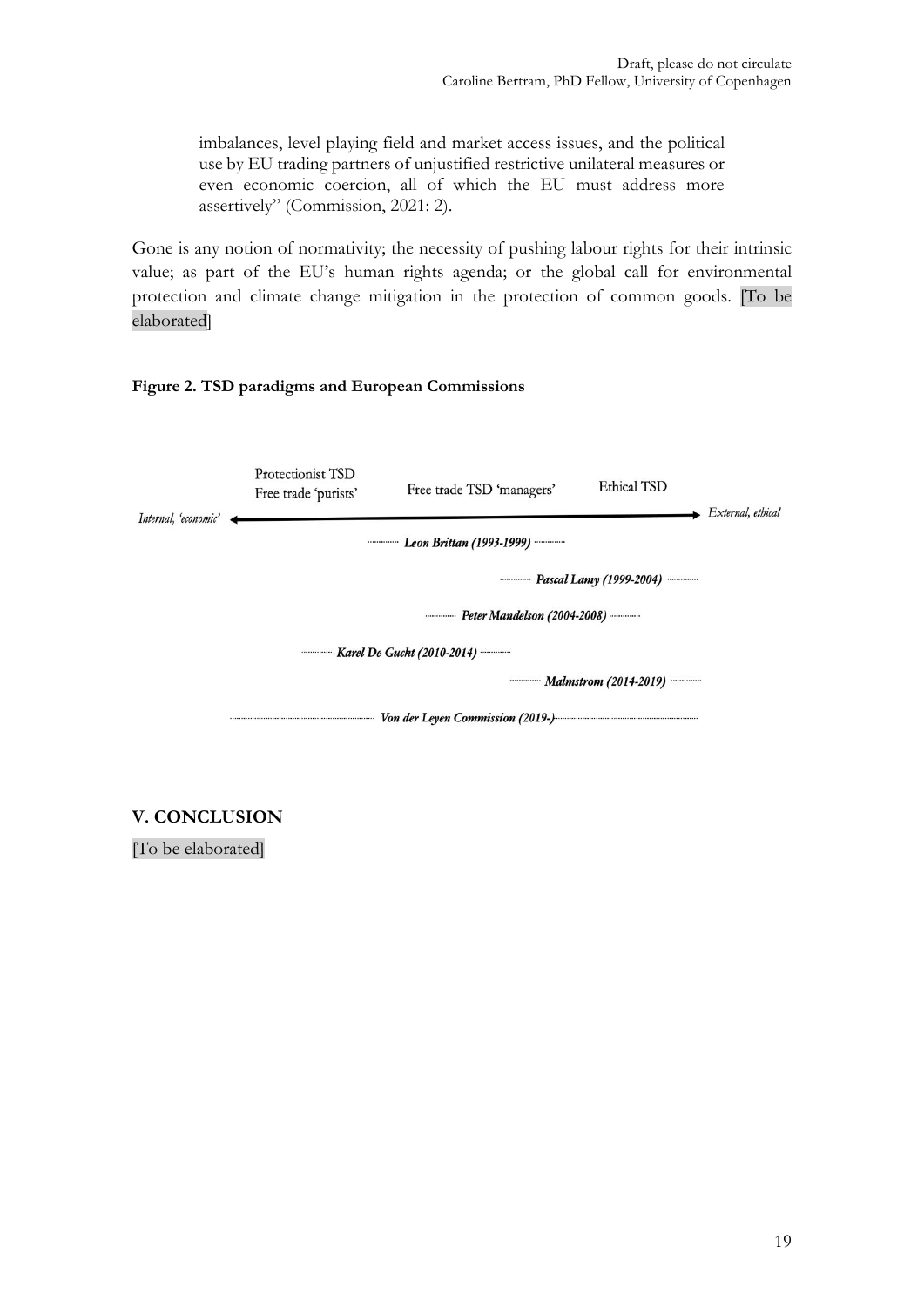### **BIBLIOGRAPHY**

Abdelal, Rawi, and Sophie Meunier. 2010. 'Managed Globalization: Doctrine, Practice and Promise'. *Journal of European Public Policy* 17 (3): 350–67.

Abdelal, Rawi, and John G Ruggie. 2009. 'The Principles of Embedded Liberalism: Social Legitimacy and Global Capitalism'. In *New Perspectives on Regulation*, edited by David Moss and John Cisternino, 151–62. Cambridge, MA: Torbin Project.

Battering, Tom, and Enno Masurel. 2020. 'Business Incubators and Their Engagement in Sustainable Development Activities: Empirical Evidence from Europe'. *International Review of Entrepreneurship* 18 (2): 203–20.

Blanchard, Olivier. 2006. 'European Unemployment: The Evolution of Facts and Ideas'. *Economic Policy* 21 (45): 5–59.

Bollen, Yelter, Ferdi De Ville, and Jan Orbie. 2016. 'EU Trade Policy: Persistent Liberalisation, Contentious Protectionism'. *Journal of European Integration* 38 (3): 279–94. Bossuyt, Fabienne, Jan Orbie, and Lotte Drieghe. 2020. 'EU External Policy Coherence in the Trade-Foreign Policy Nexus: Foreign Policy through Trade or Strictly Business?' *Journal* 

*of International Relations and Development* 23 (1): 45–66.

Burgoon, Brian. 2004. 'The Rise and Stall of Labor Linkage in Globalization Politics'. *International Politics* 41 (2): 196–220.

Commission. 1988. 'Europe a World Partner: The External Dimension of the Single Market'. Bulletin of the European Communities, no 10/1988.

———. 1995. 'Communication from the Commission to the Council and the European Parliament - the European Union and the External Dimension of Human Rights Policy: From Tome to Maastricht and Beyond'. COM(95) 567 final.

———. 1996a. 'Communication from the Commission to the Council and the European Parliament on Trade and Environment'. COM(96) 54 final.

———. 1996b. 'Communication from the Commission to the Council - the Trading System and Internationally Recognized Labour Standards'. COM(96) 402 final.

———. 1999. 'Communication from the Commission to the Council on "Fair Trade"'. COM(1999) 619 final.

———. 2000. 'Communication from the Commission to the Council, the European Parliament, the Economic and Social Committee and the Committee of the Regions - Social Policy Agenda'. COM(2000) 379 final.

———. 2001a. 'Communication from the Commission to the European Parliament - Ten Years after Rio: Preparing for the World Summit on Sustainable Development in 2002'. COM(2001) 53 final.

———. 2001b. 'Communication from the Commission to the Council and the European Parliament - The European Union's Role in Promoting Human Rights and Democratisation in Third Countries'. COM(2001) 252 final.

———. 2001c. 'Communication from the Commission: A Sustainable Europe for a Better World: A European Union Strategy for Sustainable Development'. COM(2001) 264 final.

———. 2001d. 'Communication from the Commission to the Council, the European Parliament and the Economic and Social Committee - Promoting Core Labour Standards and Improving Social Governance in the Context of Globalisation'. COM(2001) 0416 final.

———. 2001e. 'Green Paper - Promoting a European Framework for Corporate Social Responsibility'. COM(2001) 366 final.

———. 2005a. 'Communication from the Commission - on the Social Agenda'. COM(2005) 33 final.

———. 2005b. 'Communication from the Commission to the European Parliament, the Council, the European Economic and Social Committee and the Committee of the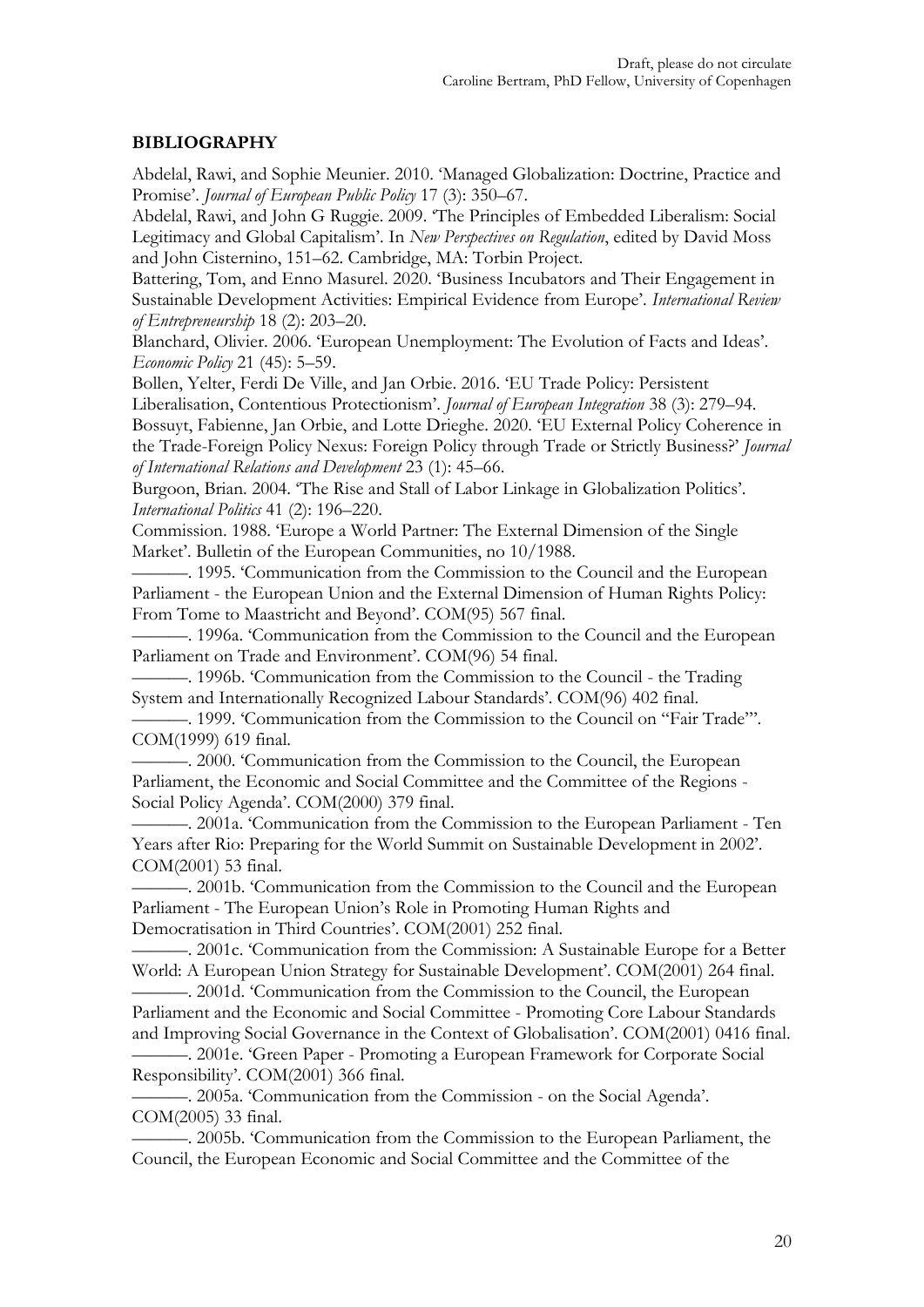Regions - European Values in the Globalised World'. COM(2005) 525 final/2.

———. 2005c. 'Communication from the Commission to the Council and the European Parliament on the Review of the Sustainable Development Strategy - A Platform for Action'. COM(2005) 0658 final.

———. 2006a. 'Communication from the Commission to the Council, the European Parliament, the European Economic and Social Committee and the Committee of the Regions - Promoting Decent Work for All - The EU Contribution to the Implementation of the Decent Work Agenda in the World'. COM(2006) 249 final.

———. 2006b. 'Communication from the Commission to the Council, the European Parliament, the European Economic and Social Committee and the Committee of the Regions - Global Europe: Competing in the World'. COM(2006) 567 final.

———. 2021a. 'Report from the Commission to the European Parliament and the Council: 39th Annual Report from the Commission to the European Parliament and the Council on the EU's Anti-Dumping, Anti-Subsidy and Safeguard Activities and the Use of Trade Defence Instruments by Third Countries Targeting the EU in 2020'. COM(2021) 496 final.

———. 2021b. 'Communication from the Commission to the European Parliament, the Council, the European Economic and Social Committee and the Committee of the Regions: Trade Policy Review - An Open, Sustainable and Assertive Trade Policy'. COM(2021) 66 final.

———. 2022. 'Sustainable Development'. Directorate-General for Trade. 2022. https://policy.trade.ec.europa.eu/development-and-sustainability/sustainabledevelopment\_en.

Ehrlich, Sean D. 2010. 'The Fair Trade Challenge to Embedded Liberalism'. *International Studies Quarterly* 54 (4): 1013–33.

Faber, Gerrit, and Jan Orbie, eds. 2009. 'Economic Partnership Agreements between the EU and Africa: Beyond Free Trade?' In *Beyond Market Access for Development: EU-Africa Relations in Transition*, 3–20. London and New York: Routledge.

Feliu, Laura, and Francesc Serra. 2015. 'The European Union as a "normative Power" and the Normative Voice of the European Parliament'. In *The European Parliament and Its International Relations*, edited by Stelios Stavridis and Daniela Irrera, 17–34. Milton Park, Abingdon, Oxon; New York, NY: Routledge.

Gstöhl, Sieglinde, and Dirk De Bièvre. 2018. *The Trade Policy of the European Union*. The European Union Series. Policy. London: Macmillan Education, Palgrave.

Hanson, Brian T. 1998. 'What Happened to Fortress Europe?: External Trade Policy Liberalization in the European Union'. *International Organization* 52 (1): 55–85.

International Labour Organization. 1998. 'The Text of the Declaration and Its Follow-up (DECLARATION)'. ILO Declaration on Fundamental Principles and Rights at Work and Its Follow-Up. 1998.

https://www.ilo.org/declaration/thedeclaration/textdeclaration/lang--en/index.htm. Jacoby, Wade, and Sophie Meunier. 2010. 'Europe and the Management of Globalization'. *Journal of European Public Policy* 17 (3): 299–317.

Jaremba, Urszula, Machiko Kanetake, and Ingrid Koning. 2019. 'Economic and Non-Economic Values and Objectives in the EU's International Trade: Normative Tensions, Actors and Processes'. *Europe and the World: A Law Review* 3 (1).

Kerremans, Bart. 2011. 'The European Union, Its Common Commercial Policy, and the World Trade Organization'. In *The European Union and Global Governance: A Handbook*, edited by Jens-Uwe Wunderlich and David J. Bailey, 1st ed., 199–208. London: Routledge.

Kerremans, Bart, and Jan Orbie. 2013. 'Conclusion - Towards Engaged Pluralism in the